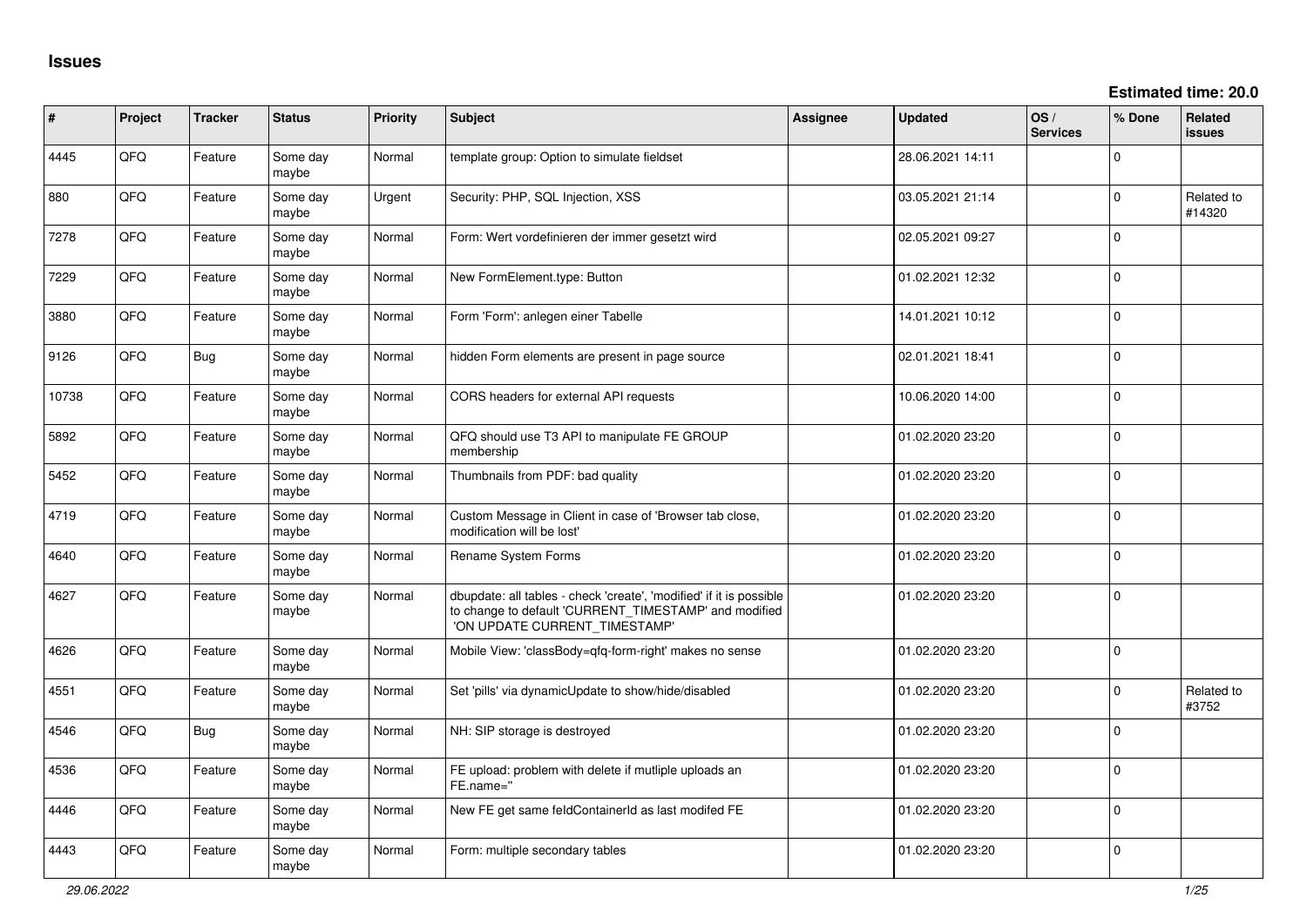| #    | Project | <b>Tracker</b> | <b>Status</b>     | <b>Priority</b> | <b>Subject</b>                                                                                              | <b>Assignee</b> | <b>Updated</b>   | OS/<br><b>Services</b> | % Done      | Related<br>issues                           |
|------|---------|----------------|-------------------|-----------------|-------------------------------------------------------------------------------------------------------------|-----------------|------------------|------------------------|-------------|---------------------------------------------|
| 7402 | QFQ     | <b>Bug</b>     | Some day<br>maybe | Normal          | thumbnail cache: outdated picture when permission denied<br>and permission resolved.                        |                 | 01.02.2020 23:20 |                        | $\Omega$    |                                             |
| 7101 | QFQ     | Bug            | Some day<br>maybe | Normal          | 'form' in SIP and 'report' - breaks                                                                         |                 | 01.02.2020 23:20 |                        | $\mathbf 0$ |                                             |
| 5851 | QFQ     | Feature        | Some day<br>maybe | Normal          | Queue System implementieren: MQTT, RabbitMQ                                                                 |                 | 01.02.2020 23:20 |                        | $\Omega$    | Related to<br>#5715                         |
| 5850 | QFQ     | Feature        | Some day<br>maybe | Normal          | Deployment: In QFQ Doc best practice fuer zeitgemaesses<br>Deployment beschreiben                           |                 | 01.02.2020 23:20 |                        | $\Omega$    |                                             |
| 5455 | QFQ     | Feature        | Some day<br>maybe | Normal          | Mail Redirects grld abhaengig                                                                               |                 | 01.02.2020 23:20 |                        | $\Omega$    |                                             |
| 5342 | QFQ     | Feature        | Some day<br>maybe | Normal          | link - with HTML Attributes                                                                                 |                 | 01.02.2020 23:20 |                        | $\Omega$    | Related to<br>#14077                        |
| 4816 | QFQ     | Feature        | Some day<br>maybe | Normal          | Templates for QFQ Reports (Tables, Radios, )                                                                |                 | 01.02.2020 23:20 |                        | $\Omega$    |                                             |
| 4439 | QFQ     | Feature        | Some day<br>maybe | Normal          | Log: report all actions fired by an FE Element, incl. the<br>original directive (slaveld, sqlInsert, )      |                 | 01.02.2020 23:20 |                        | $\Omega$    | Related to<br>#4432,<br>Related to<br>#5458 |
| 4435 | QFQ     | Feature        | Some day<br>maybe | Normal          | Report: striptags - specify allowed tags                                                                    |                 | 01.02.2020 23:20 |                        | $\Omega$    |                                             |
| 4433 | QFQ     | Feature        | Some day<br>maybe | Normal          | Log when SIP will be destroyed by QFQ for any (security)<br>reason                                          |                 | 01.02.2020 23:20 |                        | $\Omega$    | Related to<br>#4432,<br>Related to<br>#5458 |
| 1234 | QFQ     | Feature        | Some day<br>maybe | Normal          | QF: Record numbering: Im Grid soll in Spalte 1optional die<br>laufende Nummer der Records angezeigt werden. |                 | 01.02.2020 23:20 |                        | $\Omega$    |                                             |
| 955  | QFQ     | Feature        | Some day<br>maybe | Normal          | QF: Notizen vor/nach dem Form                                                                               |                 | 01.02.2020 23:20 |                        | 0           |                                             |
| 8056 | QFQ     | Feature        | Some day<br>maybe | Normal          | Termin Organisation (Reservation)                                                                           |                 | 01.02.2020 23:19 |                        | 0           | Related to<br>#8658                         |
| 7921 | QFQ     | Feature        | Some day<br>maybe | Normal          | Rest API Export: URL kuerzer machen                                                                         |                 | 01.02.2020 23:19 |                        | $\mathbf 0$ |                                             |
| 7281 | QFQ     | Bug            | Some day<br>maybe | Normal          | Subrecords: on large screen separator line too short                                                        |                 | 01.02.2020 23:19 |                        | $\Omega$    |                                             |
| 7100 | QFQ     | Feature        | Some day<br>maybe | Normal          | Download: log access, max downloads, time limit                                                             |                 | 01.02.2020 23:19 |                        | 0           |                                             |
| 6704 | QFQ     | Feature        | Some day<br>maybe | Normal          | Upload Mode: Bilder in Notizen rechts sollen aktuellen<br>Upload repräsentieren.                            |                 | 01.02.2020 23:19 |                        | $\mathbf 0$ | Related to<br>#3264                         |
| 6084 | QFQ     | Feature        | Some day<br>maybe | Normal          | New escape type: 'D' - convert date                                                                         |                 | 01.02.2020 23:19 |                        | $\mathbf 0$ |                                             |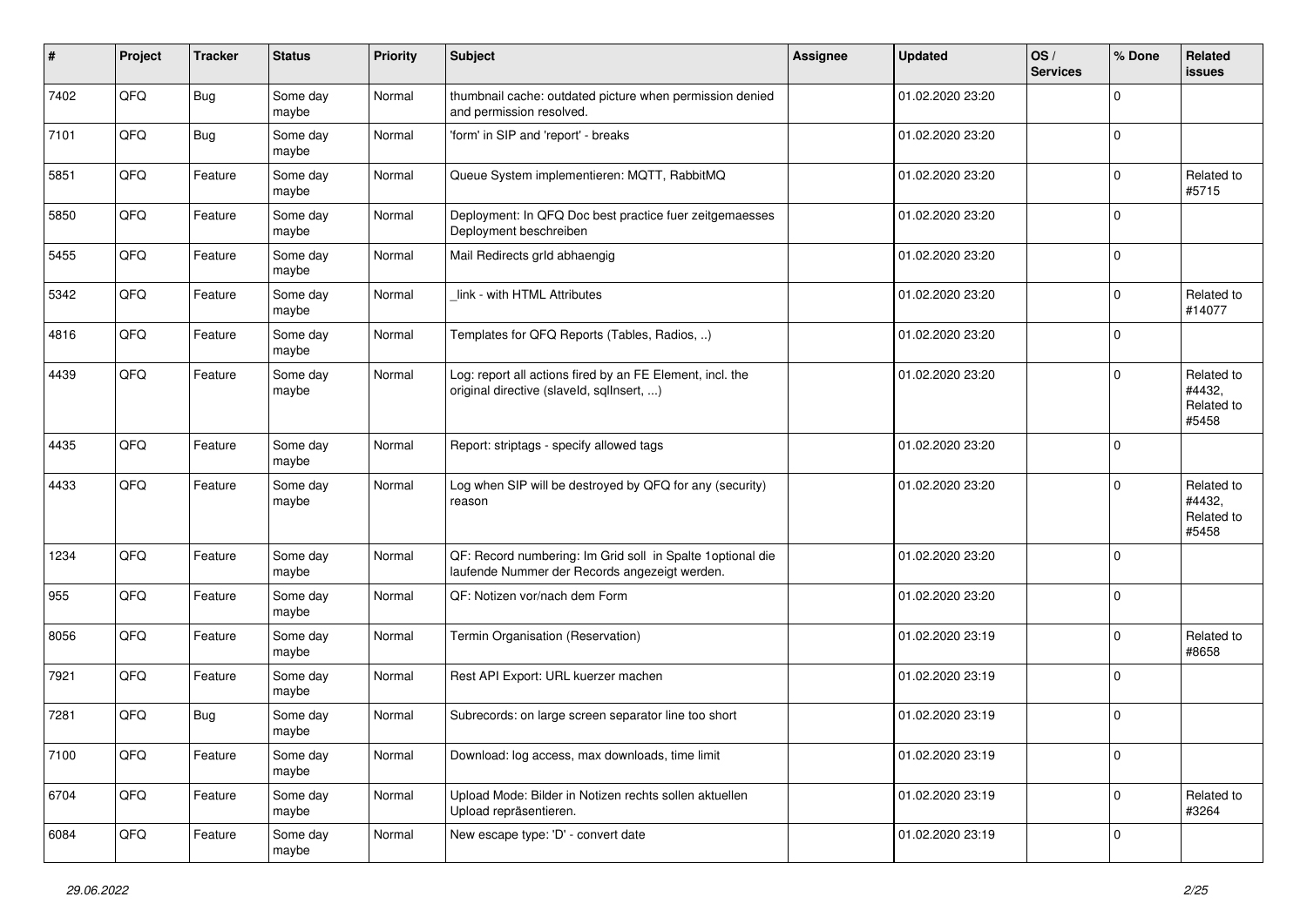| $\vert$ # | Project | <b>Tracker</b> | <b>Status</b>     | <b>Priority</b> | <b>Subject</b>                                                                                                                                           | <b>Assignee</b> | <b>Updated</b>   | OS/<br><b>Services</b> | % Done      | Related<br><b>issues</b> |
|-----------|---------|----------------|-------------------|-----------------|----------------------------------------------------------------------------------------------------------------------------------------------------------|-----------------|------------------|------------------------|-------------|--------------------------|
| 5923      | QFQ     | Feature        | Some day<br>maybe | Normal          | fillStoreSystemBySqlLate                                                                                                                                 |                 | 01.02.2020 23:19 |                        | $\Omega$    |                          |
| 5895      | QFQ     | Feature        | Some day<br>maybe | Normal          | Tutorial: List of all QFQ Features                                                                                                                       |                 | 01.02.2020 23:19 |                        | $\mathbf 0$ |                          |
| 5893      | QFQ     | Feature        | Some day<br>maybe | Normal          | Edit on double-click                                                                                                                                     |                 | 01.02.2020 23:19 |                        | $\Omega$    | Related to<br>#5894      |
| 5877      | QFQ     | Bug            | Some day<br>maybe | Normal          | FE.type=note:bsColumn strange behaviour                                                                                                                  |                 | 01.02.2020 23:19 |                        | $\Omega$    |                          |
| 5805      | QFQ     | Feature        | Some day<br>maybe | Normal          | TypeAHead SQL value instead of key stored                                                                                                                |                 | 01.02.2020 23:19 |                        | $\Omega$    | Related to<br>#5444      |
| 9024      | QFQ     | <b>Bug</b>     | Some day<br>maybe | Normal          | QFQ Einarbeitung                                                                                                                                         |                 | 01.02.2020 15:56 |                        | $\Omega$    |                          |
| 2950      | QFQ     | Feature        | Some day<br>maybe | Normal          | Inhalt QFQ Records als File                                                                                                                              |                 | 11.12.2019 16:03 |                        | $\Omega$    |                          |
| 1623      | QFQ     | Feature        | Some day<br>maybe | Normal          | RealURL                                                                                                                                                  |                 | 11.12.2019 16:03 |                        | 30          |                          |
| 1510      | QFQ     | Feature        | Some day<br>maybe | Normal          | jquery von google laden, falls das nicht geht lokal                                                                                                      |                 | 11.12.2019 16:03 |                        | 0           |                          |
| 1253      | QFQ     | Feature        | Some day<br>maybe | Normal          | QF: Colorpicker                                                                                                                                          |                 | 11.12.2019 16:03 |                        | $\Omega$    |                          |
| 1251      | QFQ     | Feature        | Some day<br>maybe | Normal          | QF: Combo                                                                                                                                                |                 | 11.12.2019 16:03 |                        | $\Omega$    |                          |
| 4138      | QFQ     | <b>Bug</b>     | Some day<br>maybe | Normal          | style fehlt                                                                                                                                              |                 | 11.12.2019 16:03 |                        | $\Omega$    |                          |
| 4122      | QFQ     | <b>Bug</b>     | Some day<br>maybe | Normal          | file: Render Mode hat keinen Effekt                                                                                                                      |                 | 11.12.2019 16:03 |                        | $\Omega$    |                          |
| 4027      | QFQ     | Feature        | Some day<br>maybe | Normal          | Missing: orange 'check' / 'bullet'                                                                                                                       |                 | 11.12.2019 16:03 |                        | $\Omega$    |                          |
| 3879      | QFQ     | Feature        | Some day<br>maybe | Normal          | Form 'FormElement': Beim Feld 'name' rechts in der Notiz<br>einen Link einblenden - a) aktuelle Definition anzeigen, b)<br>Spalte in der Tabelle anlegen |                 | 11.12.2019 16:03 |                        | $\Omega$    |                          |
| 3878      | QFQ     | Feature        | Some day<br>maybe | Normal          | Form 'FormElement': Spalte 'name' typeAhead mit<br>Spaltennamen der Primarytable.                                                                        |                 | 11.12.2019 16:03 |                        | $\mathbf 0$ |                          |
| 3646      | QFQ     | Feature        | Some day<br>maybe | Normal          | Moeglichkeit HTML Tags in Reports auszugeben (zu<br>enkodieren: htmlspecialchars)                                                                        |                 | 11.12.2019 16:02 |                        | $\Omega$    | Related to<br>#14320     |
| 3617      | QFQ     | Feature        | Some day<br>maybe | Normal          | Load javascripts at bottom                                                                                                                               |                 | 11.12.2019 16:02 |                        | $\Omega$    |                          |
| 3567      | QFQ     | Feature        | Some day<br>maybe | Low             | 'Save', 'Close', 'New' als FormElement                                                                                                                   |                 | 11.12.2019 16:02 |                        | $\mathbf 0$ |                          |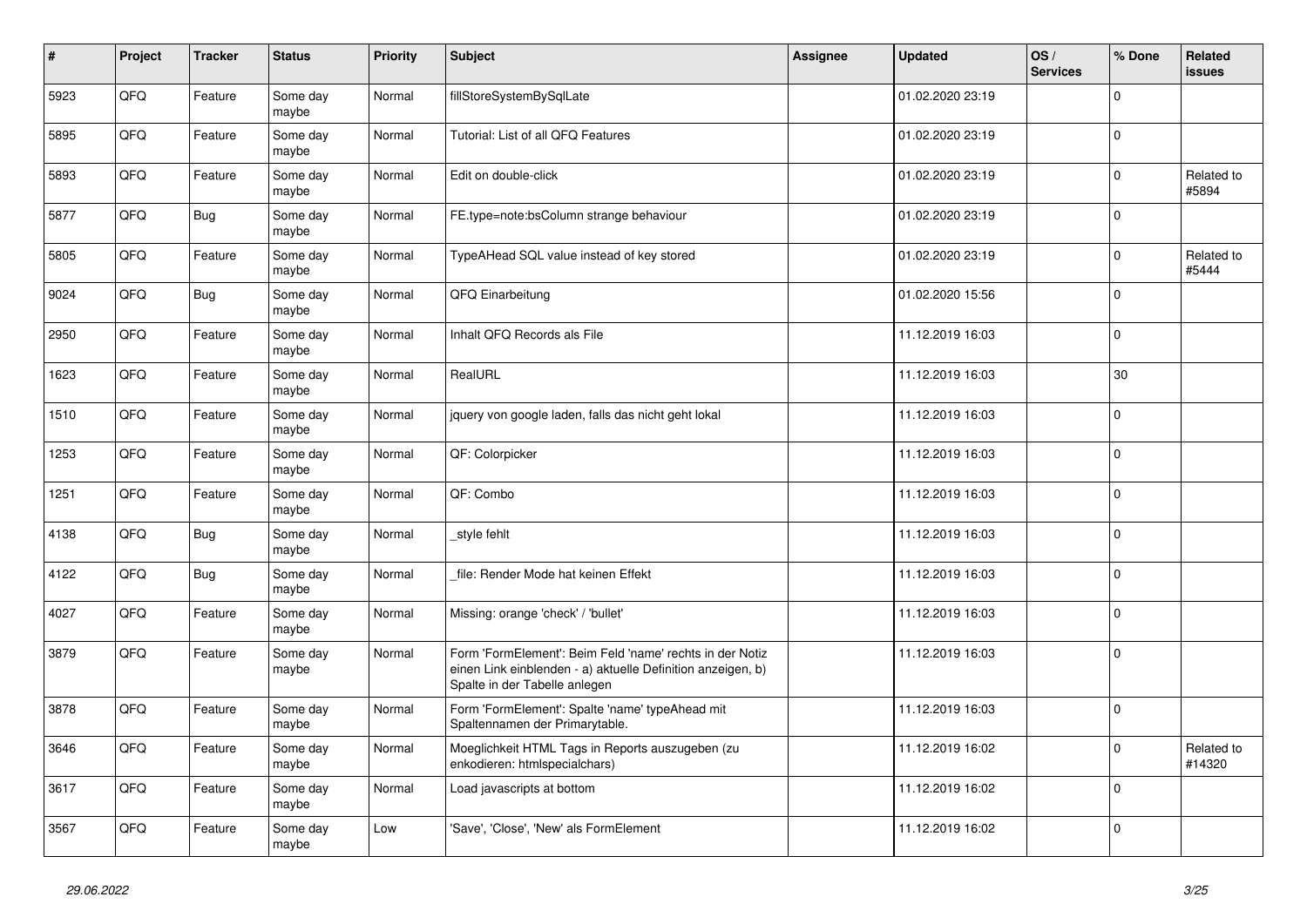| #    | Project | <b>Tracker</b> | <b>Status</b>     | <b>Priority</b> | <b>Subject</b>                                                                            | Assignee | <b>Updated</b>   | OS/<br><b>Services</b> | % Done      | Related<br><b>issues</b> |
|------|---------|----------------|-------------------|-----------------|-------------------------------------------------------------------------------------------|----------|------------------|------------------------|-------------|--------------------------|
| 3495 | QFQ     | Feature        | Some day<br>maybe | Normal          | Predifined Parameter werden nicht in '+' (add new record)<br>SIP gerendert.               |          | 11.12.2019 16:02 |                        | $\Omega$    |                          |
| 5160 | QFQ     | Feature        | Some day<br>maybe | Normal          | QFQ collaborative / together.js, ShareJS, y-js, collaborative,                            |          | 11.12.2019 16:02 |                        | $\Omega$    |                          |
| 5129 | QFQ     | Feature        | Some day<br>maybe | Normal          | Reports: SQL fuer x Achse und y Achse                                                     |          | 11.12.2019 16:02 |                        | $\mathbf 0$ |                          |
| 4974 | QFQ     | Feature        | Some day<br>maybe | Normal          | Long polling - inform all listening clients of changes                                    |          | 11.12.2019 16:02 |                        | $\Omega$    |                          |
| 4444 | QFQ     | Feature        | Some day<br>maybe | Normal          | FE.type=upload: detect mime type                                                          |          | 11.12.2019 16:02 |                        | $\Omega$    | Related to<br>#4303      |
| 4442 | QFQ     | Feature        | Some day<br>maybe | Normal          | Special Column Name: _link - new symbol G (Glyph) to<br>choose any available symbol       |          | 11.12.2019 16:02 |                        | $\mathbf 0$ |                          |
| 4441 | QFQ     | Bug            | Some day<br>maybe | Normal          | \$ SERVER Vars sollten nur aus dem Store genommen<br>werden - Code entsprechend anpassen. |          | 11.12.2019 16:02 |                        | $\Omega$    |                          |
| 4440 | QFQ     | Feature        | Some day<br>maybe | Normal          | Manual.rst: explain how to. expand PHP Session to 4h                                      |          | 11.12.2019 16:02 |                        | $\Omega$    |                          |
| 6515 | QFQ     | Feature        | Some day<br>maybe | Normal          | Formular: Felder dynamisch ein/ausblenden                                                 |          | 11.12.2019 16:02 |                        | $\Omega$    |                          |
| 6299 | QFQ     | Feature        | Some day<br>maybe | Normal          | Attack detection: log table with invalid SIP access                                       |          | 11.12.2019 16:02 |                        | 0           | Related to<br>#3947      |
| 6288 | QFQ     | Feature        | Some day<br>maybe | Normal          | Best Practice: Erklaeren wie man ein Formular ganz in<br>'weiss' erstellen kann           |          | 11.12.2019 16:02 |                        | $\Omega$    |                          |
| 6083 | QFQ     | Feature        | Some day<br>maybe | Normal          | Dynamic Update: Value Check via SQL                                                       |          | 11.12.2019 16:02 |                        | $\Omega$    |                          |
| 5783 | QFQ     | Feature        | Some day<br>maybe | Normal          | <b>BPMN View/Edit</b>                                                                     |          | 11.12.2019 16:02 |                        | $\mathbf 0$ |                          |
| 7108 | QFQ     | Feature        | Some day<br>maybe | Normal          | QFQ Wrap Elements                                                                         |          | 11.12.2019 16:01 |                        | $\Omega$    |                          |
| 7106 | QFQ     | Feature        | Some day<br>maybe | Normal          | Beispiel Nummerierung von Rows in Report                                                  |          | 11.12.2019 16:01 |                        | $\Omega$    |                          |
| 7105 | QFQ     | Feature        | Some day<br>maybe | Normal          | Beispiel wie man in einer zweiten Tabelle speichert.                                      |          | 11.12.2019 16:01 |                        | $\Omega$    |                          |
| 7104 | QFQ     | Feature        | Some day<br>maybe | Normal          | Manual: hint about escaping if '\r' appears in mail body                                  |          | 11.12.2019 16:01 |                        | $\Omega$    |                          |
| 6992 | QFQ     | Feature        | Some day<br>maybe | Normal          | DB exception: Syntax Highlight                                                            |          | 11.12.2019 16:01 |                        | $\Omega$    | Related to<br>#5450      |
| 9020 | QFQ     | Bug            | Some day<br>maybe | Normal          | radio mit buttonClass und dynamicUpdate lassen sich nicht<br>kombinieren                  |          | 11.12.2019 16:01 |                        | $\Omega$    |                          |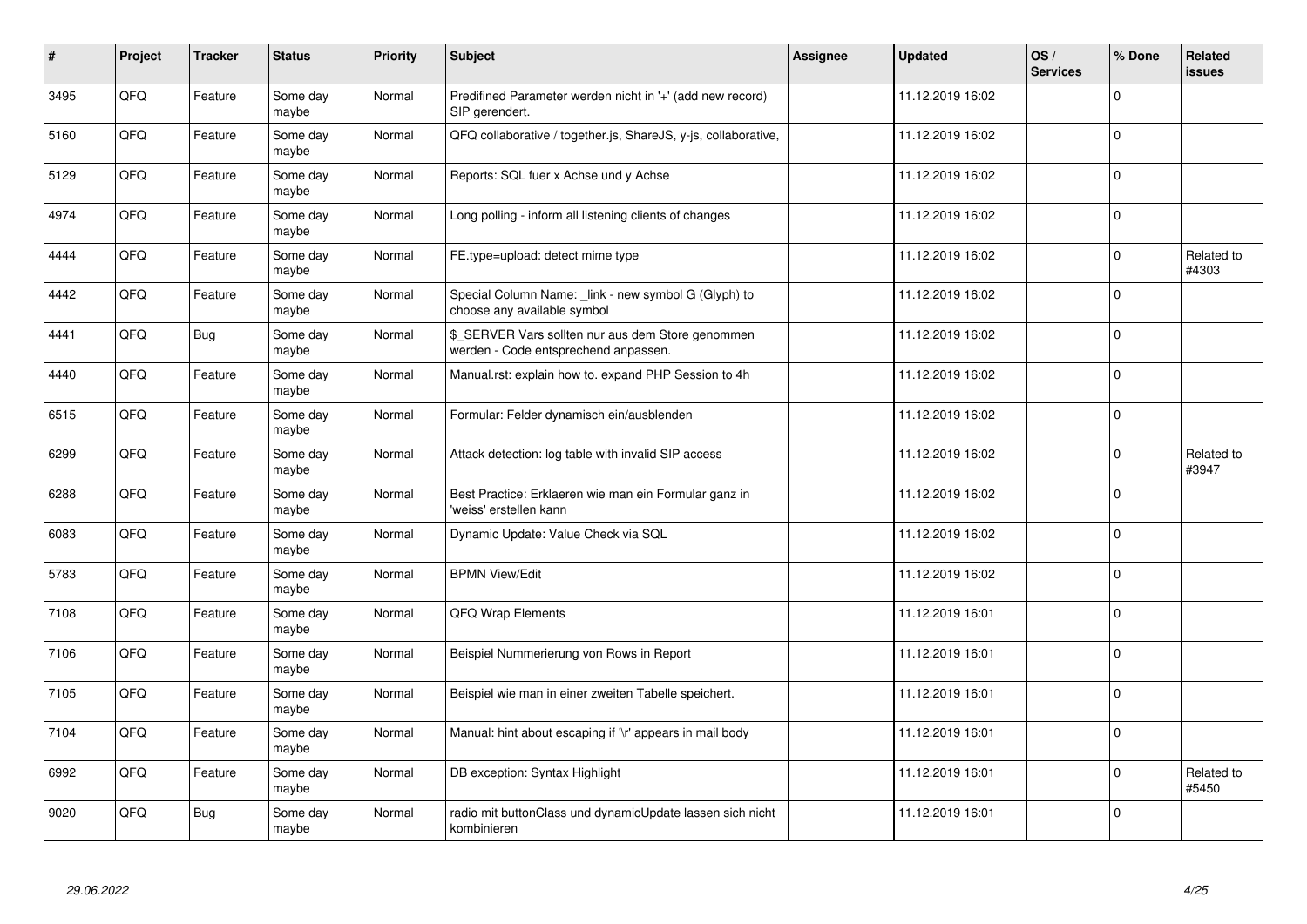| #     | Project | <b>Tracker</b> | <b>Status</b> | Priority | Subject                                                                    | Assignee        | <b>Updated</b>   | OS/<br><b>Services</b> | % Done      | Related<br><b>issues</b>                    |
|-------|---------|----------------|---------------|----------|----------------------------------------------------------------------------|-----------------|------------------|------------------------|-------------|---------------------------------------------|
| 4194  | QFQ     | Feature        | In Progress   | Normal   | Bootstrap 4 ist jetzt offiziel                                             |                 | 03.05.2021 20:47 |                        | $\Omega$    | Related to<br>#10114                        |
| 10114 | QFQ     | Feature        | New           | High     | Symbol (Link): 'G:' (Glyphicon) replaced by 'i:' (icon)                    |                 | 07.12.2021 17:19 |                        | $\mathbf 0$ | Related to<br>#3797,<br>Related to<br>#4194 |
| 11850 | QFQ     | Feature        | New           | Urgent   | Wizard Form: basierend auf einer Tabelle eine Form<br>anlegen.             |                 | 03.05.2021 21:12 |                        | $\Omega$    | Blocked by<br>#8082                         |
| 10766 | QFQ     | Bug            | New           | High     | Radiobutton / parameter.buttonClass=btn-default: dynamic<br>update         |                 | 03.05.2021 21:12 |                        | $\mathbf 0$ | Related to<br>#11237                        |
| 10345 | QFQ     | Feature        | New           | Normal   | Templates - Patterns QFQ Style                                             |                 | 03.05.2021 21:01 |                        | $\Omega$    | Related to<br>#10713                        |
| 12156 | QFQ     | Feature        | New           | Normal   | Form: Optional disable 'leave page'                                        |                 | 03.05.2021 20:45 |                        | $\mathbf 0$ |                                             |
| 12135 | QFQ     | Feature        | New           | Normal   | Subrecord: Notiz                                                           |                 | 24.04.2021 16:58 |                        | $\mathbf 0$ |                                             |
| 12039 | QFQ     | Feature        | New           | Normal   | Missing htmlSpecialChar() in pre processing on form submit                 |                 | 18.02.2021 00:09 |                        | $\Omega$    | Related to<br>#14320                        |
| 12038 | QFQ     | Feature        | New           | Normal   | a) STORE_VAR: filenameOnlyStripUniq, b) SP:<br>QSTRIPUNIQ()                |                 | 17.02.2021 23:55 |                        | $\mathbf 0$ |                                             |
| 11716 | QFQ     | Feature        | New           | Normal   | Form an beliebiger Stelle im Report anzeigen                               |                 | 09.12.2020 09:47 |                        | 0           |                                             |
| 11715 | QFQ     | Bug            | New           | Normal   | acceptZeroAsRequired and requiredOffButMark do not<br>coincide             |                 | 08.12.2020 12:13 |                        | $\Omega$    |                                             |
| 11534 | QFQ     | Feature        | New           | Normal   | Report: Action on selected rows - Table batchprocessing<br>feature         |                 | 18.11.2020 08:15 |                        | $\Omega$    |                                             |
| 11535 | QFQ     | Feature        | New           | Normal   | Ability to create SQL columns in frontend QFQ forms                        |                 | 17.11.2020 12:11 |                        | $\mathbf 0$ |                                             |
| 11522 | QFQ     | Bug            | New           | Normal   | Aus/Einblenden von Reitern                                                 |                 | 13.11.2020 14:58 |                        | $\mathbf 0$ |                                             |
| 10759 | QFQ     | <b>Bug</b>     | New           | Normal   | emptyMeansNull - Feld falsch aktualisiert                                  |                 | 12.11.2020 23:45 |                        | 0           |                                             |
| 11195 | QFQ     | Bug            | New           | Low      | Dynamic Update: Note not updated if new text is empty<br>(v20.4)           |                 | 25.09.2020 11:14 |                        | $\Omega$    |                                             |
| 10890 | QFQ     | Bug            | New           | Normal   | AutoCron hangs                                                             |                 | 20.07.2020 13:56 |                        | $\mathbf 0$ |                                             |
| 10874 | QFQ     | Feature        | New           | Normal   | Erstellen eines Foreign Keys in der Tabelle "FormElement"                  |                 | 13.07.2020 10:11 |                        | 0           |                                             |
| 10763 | QFQ     | Feature        | New           | Normal   | form accessed and submitted despite logout?                                |                 | 16.06.2020 11:43 |                        | $\Omega$    |                                             |
| 10384 | QFQ     | Feature        | <b>New</b>    | Normal   | Parameter Exchange QFQ Instances                                           |                 | 07.05.2020 09:38 |                        | 0           |                                             |
| 10324 | QFQ     | Bug            | New           | Normal   | Excel Export mit Template funktioniert nur, wenn Template<br>vor uid kommt |                 | 30.03.2020 11:20 |                        | $\mathbf 0$ | Related to<br>#10257                        |
| 9855  | QFQ     | Bug            | New           | Normal   | <b>Required Check</b>                                                      |                 | 01.02.2020 15:56 |                        | $\mathbf 0$ |                                             |
| 9853  | QFQ     | Feature        | New           | Normal   | Check das SQL / QFQ / Mail Logfile geschrieben wird                        |                 | 09.01.2020 11:15 |                        | $\mathbf 0$ |                                             |
| 14185 | QFQ     | Feature        | New           | Normal   | External/Autocron.php - better suitable directory                          | Support: System | 28.05.2022 11:03 |                        | $\mathbf 0$ |                                             |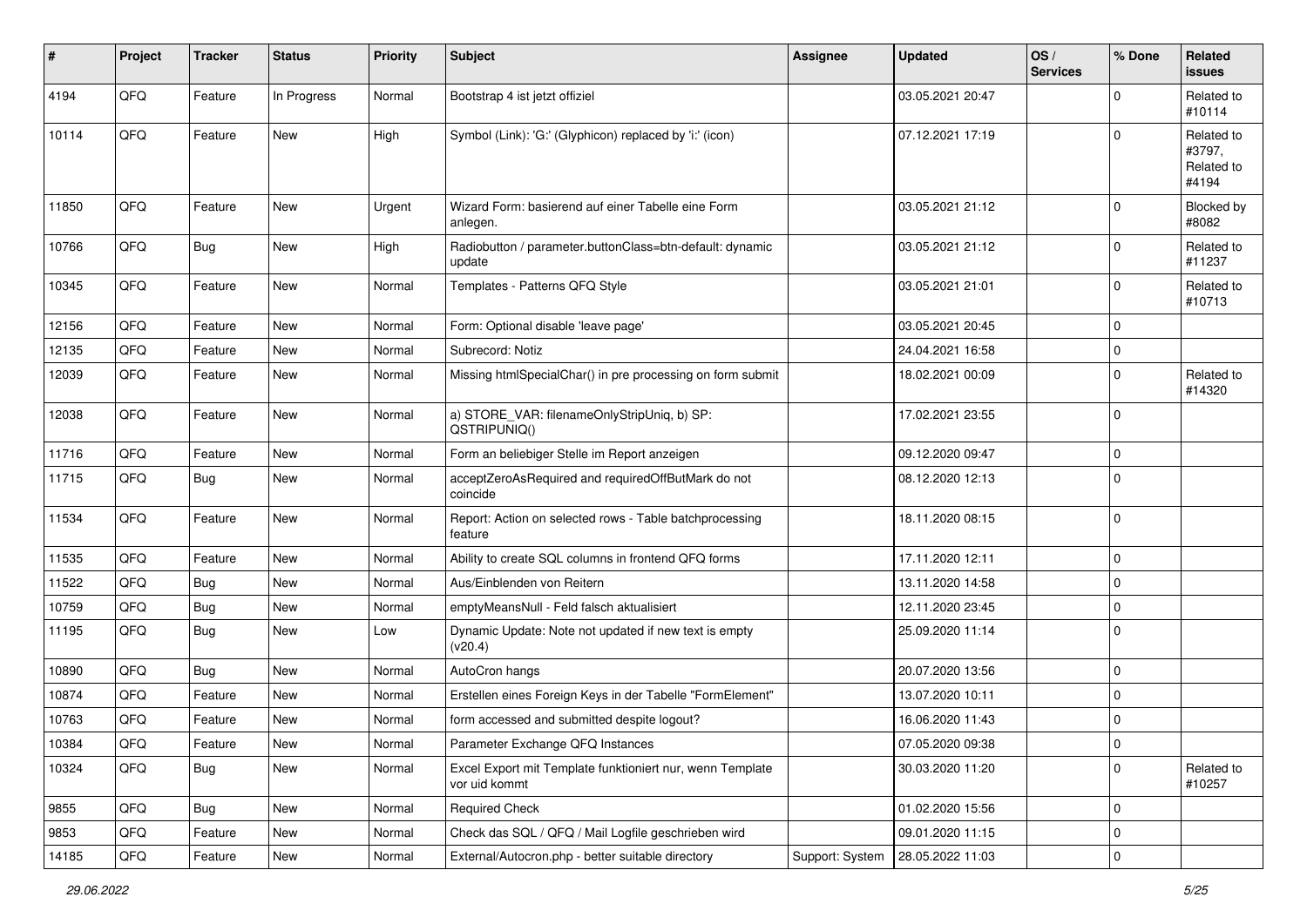| $\#$ | Project | <b>Tracker</b> | <b>Status</b>     | <b>Priority</b> | <b>Subject</b>                                                                                                                                           | Assignee      | <b>Updated</b>   | OS/<br><b>Services</b> | % Done      | Related<br><b>issues</b>                                               |
|------|---------|----------------|-------------------|-----------------|----------------------------------------------------------------------------------------------------------------------------------------------------------|---------------|------------------|------------------------|-------------|------------------------------------------------------------------------|
| 7732 | QFQ     | Feature        | Some day<br>maybe | Normal          | Javascript: Lazy Loading der add on libs                                                                                                                 | Benjamin Baer | 08.06.2022 10:38 |                        | O           | Related to<br>#12611,<br>Related to<br>#12490,<br>Related to<br>#10013 |
| 9130 | QFQ     | Feature        | Some day<br>maybe | Normal          | tablesorter: Automatic Row numbering / Zeilenummer                                                                                                       | Benjamin Baer | 01.02.2020 23:22 |                        | $\Omega$    |                                                                        |
| 6972 | QFQ     | Feature        | Some day<br>maybe | Normal          | Fabric Clipboard / cross browser tab                                                                                                                     | Benjamin Baer | 01.02.2020 23:21 |                        | $\mathbf 0$ |                                                                        |
| 6970 | QFQ     | Feature        | Some day<br>maybe | Normal          | tablesorter: default fuer 'sortReset' aendern von 'Ctrl' zu 'Alt'                                                                                        | Benjamin Baer | 01.02.2020 23:21 |                        | $\Omega$    |                                                                        |
| 5024 | QFQ     | Feature        | Some day<br>maybe | Normal          | Fabric: Generate PDF with edits                                                                                                                          | Benjamin Baer | 01.02.2020 23:20 |                        | $\Omega$    | Related to<br>#10704                                                   |
| 4454 | QFQ     | <b>Bug</b>     | Some day<br>maybe | Normal          | Required Elements: multiple elements in a row - whole row<br>marked if only one input is empty.                                                          | Benjamin Baer | 01.02.2020 23:20 |                        | $\mathbf 0$ |                                                                        |
| 4398 | QFQ     | Bug            | Some day<br>maybe | Normal          | Typeahead: mouse click in a prefilled input opens a single<br>item dropdown with the current value - click on it seems to<br>set the value, not the key. | Benjamin Baer | 01.02.2020 23:20 |                        | $\Omega$    | Related to<br>#4457                                                    |
| 8522 | QFQ     | Feature        | Some day<br>maybe | Normal          | build QFQ - npm warnings                                                                                                                                 | Benjamin Baer | 01.02.2020 23:19 |                        | 50          |                                                                        |
| 5389 | QFQ     | Feature        | Some day<br>maybe | Normal          | QFQ Design: Multline label / note                                                                                                                        | Benjamin Baer | 01.02.2020 23:19 |                        | $\Omega$    |                                                                        |
| 2063 | QFQ     | <b>Bug</b>     | Some day<br>maybe | Normal          | Pills auf 'inaktiv' setzen falls keine Element auf dem Pill<br>sichtbar sind.                                                                            | Benjamin Baer | 11.12.2019 16:03 |                        | $\Omega$    | Related to<br>#3752                                                    |
| 3692 | QFQ     | Feature        | Some day<br>maybe | Normal          | QFQ Webseite                                                                                                                                             | Benjamin Baer | 11.12.2019 16:02 |                        | $\Omega$    | Related to<br>#5033                                                    |
| 3415 | QFQ     | Feature        | Some day<br>maybe | Normal          | FE Login Box Templatefile                                                                                                                                | Benjamin Baer | 11.12.2019 16:02 |                        | $\Omega$    |                                                                        |
| 4420 | QFQ     | Feature        | Some day<br>maybe | Normal          | Client: Local Storage - store the changes of a form, local in<br>the browser.                                                                            | Benjamin Baer | 11.12.2019 16:02 |                        | $\Omega$    |                                                                        |
| 9548 | QFQ     | Feature        | Feedback          | High            | FormElement: Pattern mismatch - optional report only on<br>focus lost                                                                                    | Benjamin Baer | 03.05.2021 21:14 |                        | $\Omega$    |                                                                        |
| 9898 | QFQ     | Bug            | Feedback          | Normal          | Formular trotz Timeout gespeichert                                                                                                                       | Benjamin Baer | 01.02.2020 15:56 |                        | 0           |                                                                        |
| 9535 | QFG     | <b>Bug</b>     | Feedback          | Normal          | Report:  AS '_vertical' - column to wide - vertical >> rot45,<br>rot90                                                                                   | Benjamin Baer | 01.02.2020 15:56 |                        | 0           |                                                                        |
| 7602 | QFG     | Feature        | ToDo              | High            | Multi Select: with checkboxes                                                                                                                            | Benjamin Baer | 22.03.2022 09:07 |                        | $\mathbf 0$ |                                                                        |
| 6140 | QFQ     | <b>Bug</b>     | Priorize          | Normal          | QFQ DnD Sort: Locked fields                                                                                                                              | Benjamin Baer | 21.03.2022 09:56 |                        | 0           |                                                                        |
| 6801 | QFQ     | Feature        | Priorize          | Normal          | Fabric: Maximize / FullIscreen                                                                                                                           | Benjamin Baer | 21.03.2022 09:56 |                        | 0           |                                                                        |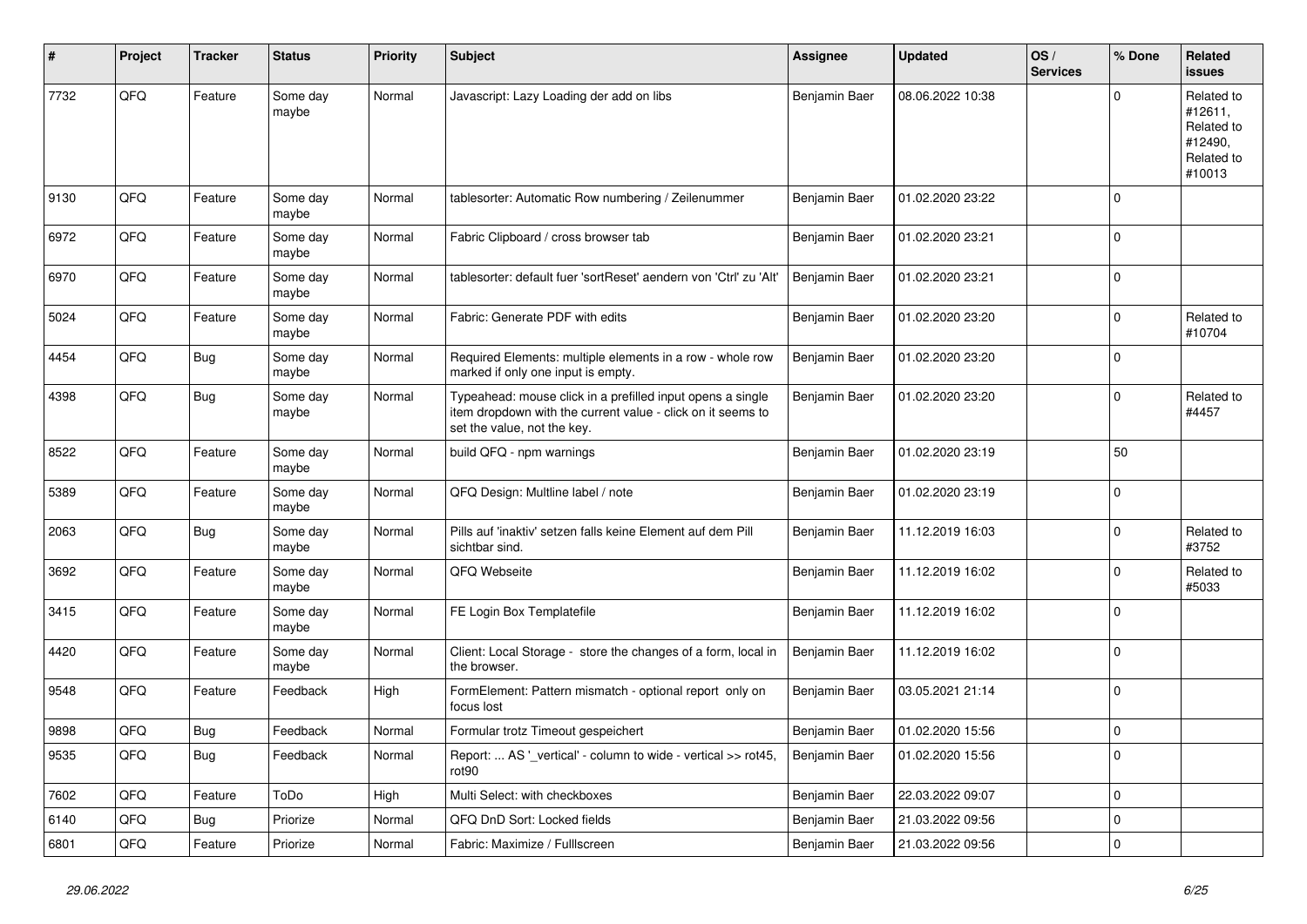| ∦     | Project | <b>Tracker</b> | <b>Status</b>     | <b>Priority</b> | <b>Subject</b>                                                                                      | <b>Assignee</b> | <b>Updated</b>   | OS/<br><b>Services</b> | % Done      | Related<br>issues                                                     |
|-------|---------|----------------|-------------------|-----------------|-----------------------------------------------------------------------------------------------------|-----------------|------------------|------------------------|-------------|-----------------------------------------------------------------------|
| 5562  | QFQ     | Feature        | Priorize          | Normal          | Drag'n'Drop fuer Uploads                                                                            | Benjamin Baer   | 21.03.2022 09:52 |                        | $\Omega$    | Related to<br>#9706                                                   |
| 6224  | QFQ     | Feature        | Priorize          | Normal          | Dynamic update: fade in/out fields                                                                  | Benjamin Baer   | 21.03.2022 09:50 |                        | $\Omega$    |                                                                       |
| 5366  | QFQ     | Feature        | Priorize          | Normal          | Saving with keyboard shortcuts                                                                      | Benjamin Baer   | 21.03.2022 09:47 |                        | $\Omega$    |                                                                       |
| 6870  | QFQ     | Feature        | Priorize          | Normal          | Click on '_link' triggers an API call                                                               | Benjamin Baer   | 03.01.2022 08:25 |                        | $\mathbf 0$ |                                                                       |
| 2665  | QFQ     | <b>Bug</b>     | Priorize          | Normal          | Dynamic Update funktioniert nicht, wenn beim<br>entsprechenden FormElement eine size angegeben ist. | Benjamin Baer   | 03.01.2022 08:12 |                        | 30          |                                                                       |
| 6566  | QFQ     | Bug            | Priorize          | Normal          | Link Function 'delete': provided parameter missing on page<br>reload                                | Benjamin Baer   | 03.01.2022 08:08 |                        | $\mathbf 0$ |                                                                       |
| 4457  | QFQ     | Bug            | Priorize          | Normal          | typeahead: pressing return to select an item, saves the form<br>and closes the form.                | Benjamin Baer   | 03.01.2022 08:01 |                        | $\Omega$    | Related to<br>#4398                                                   |
| 7965  | QFQ     | Feature        | Priorize          | Normal          | Input type 'text' with visual format - currency                                                     | Benjamin Baer   | 03.01.2022 07:45 |                        | $\Omega$    |                                                                       |
| 9135  | QFQ     | Feature        | Priorize          | Normal          | Progress Bar generic / replace old hourglass download<br>popup                                      | Benjamin Baer   | 03.01.2022 07:43 |                        | $\Omega$    |                                                                       |
| 10003 | QFQ     | Feature        | Priorize          | Normal          | fieldset: stronger visualize group                                                                  | Benjamin Baer   | 12.02.2020 08:13 |                        | $\Omega$    |                                                                       |
| 7730  | QFQ     | Feature        | Priorize          | Normal          | SELECT Box: title in between                                                                        | Benjamin Baer   | 01.02.2020 23:22 |                        | $\mathbf 0$ |                                                                       |
| 12490 | QFQ     | Feature        | New               | Normal          | Loading Plugins in QFQ - see what tinymce does. (lazy<br>loading)                                   | Benjamin Baer   | 08.06.2022 10:37 |                        | $\Omega$    | Related to<br>#12611.<br>Related to<br>#10013,<br>Related to<br>#7732 |
| 12556 | QFQ     | Feature        | <b>New</b>        | Normal          | Pills Title: colored = static or dynamic on allrequiredgiven                                        | Benjamin Baer   | 19.03.2022 17:49 |                        | $\Omega$    |                                                                       |
| 13528 | QFQ     | Bug            | New               | Normal          | gfg.io > releases: es wird kein neues Release angelegt                                              | Benjamin Baer   | 19.03.2022 17:46 |                        | $\mathbf 0$ |                                                                       |
| 13647 | QFQ     | Bug            | <b>New</b>        | Normal          | Autofocus funktioniert nicht auf Chrome                                                             | Benjamin Baer   | 19.03.2022 17:44 |                        | $\Omega$    |                                                                       |
| 12476 | QFQ     | Feature        | <b>New</b>        | Normal          | clearMe: a) should trigger 'dirty', b) sticky on textarea resize                                    | Benjamin Baer   | 04.01.2022 08:40 |                        | $\Omega$    | Related to<br>#9528                                                   |
| 11237 | QFQ     | <b>Bug</b>     | New               | High            | Radiobutton / parameter.buttonClass= btn-default - kein dirty<br>Trigger                            | Benjamin Baer   | 03.05.2021 21:12 |                        | $\Omega$    | Related to<br>#10766                                                  |
| 11057 | QFQ     | Bug            | New               | High            | Checkboxes ohne span.checkmark im Report werden<br>ausgeblendet                                     | Benjamin Baer   | 03.05.2021 21:12 |                        | $\Omega$    | Related to<br>#11039                                                  |
| 10013 | QFQ     | Feature        | Some day<br>maybe | Normal          | FE.typ=editor: CodeMirror                                                                           | Carsten Rose    | 08.06.2022 10:37 |                        | $\Omega$    | Related to<br>#12611.<br>Related to<br>#12490,<br>Related to<br>#7732 |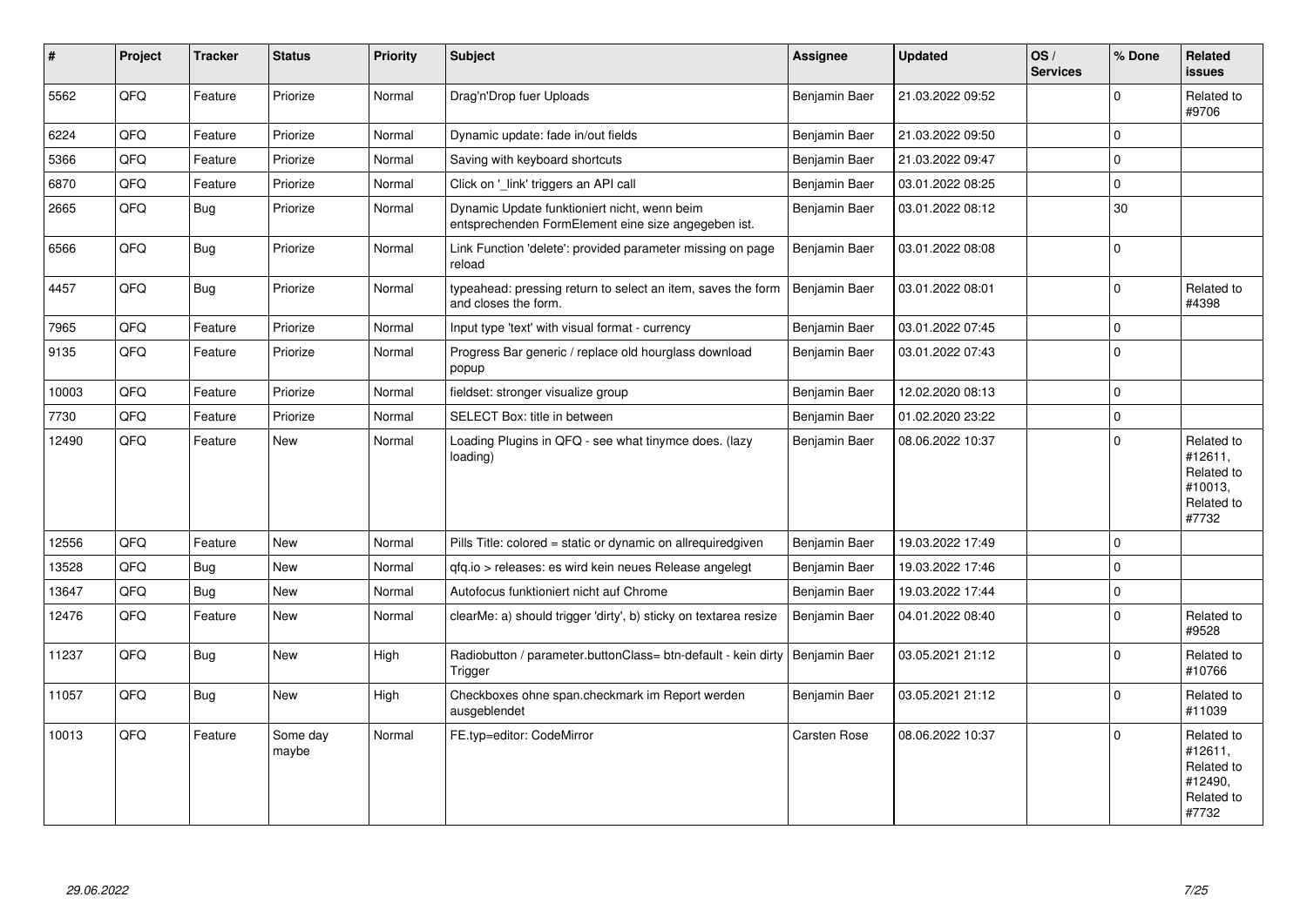| #     | Project | <b>Tracker</b> | <b>Status</b>     | <b>Priority</b> | <b>Subject</b>                                    | <b>Assignee</b>     | <b>Updated</b>   | OS/<br><b>Services</b> | % Done      | Related<br><b>issues</b>                                              |
|-------|---------|----------------|-------------------|-----------------|---------------------------------------------------|---------------------|------------------|------------------------|-------------|-----------------------------------------------------------------------|
| 12611 | QFQ     | Feature        | Some day<br>maybe | Normal          | Refactoring: Bootstrap with Lazy Loading          | Carsten Rose        | 08.06.2022 10:37 |                        | $\Omega$    | Related to<br>#12490,<br>Related to<br>#10013,<br>Related to<br>#7732 |
| 5548  | QFQ     | Feature        | Some day<br>maybe | Normal          | 801 Textfiles/Scriptfiles als Thumbnail           | Carsten Rose        | 07.03.2022 16:26 |                        | $\Omega$    |                                                                       |
| 12337 | QFQ     | Feature        | Some day<br>maybe | Normal          | Database.php: better caching                      | Carsten Rose        | 16.09.2021 15:10 |                        | $\Omega$    |                                                                       |
| 12315 | QFQ     | Feature        | Some day<br>maybe | Normal          | Form History (Diffs) / Backups                    | Carsten Rose        | 16.09.2021 15:10 |                        | $\mathbf 0$ |                                                                       |
| 11323 | QFG     | Feature        | Some day<br>maybe | Normal          | Report Frontend Editor Modal + Codemirror         | Carsten Rose        | 16.09.2021 15:10 |                        | $\Omega$    | Related to<br>#11036                                                  |
| 11322 | QFQ     | Feature        | Some day<br>maybe | Normal          | Form Element JSON - (multiline parameter field)   | <b>Carsten Rose</b> | 16.09.2021 15:10 |                        | $\Omega$    |                                                                       |
| 11217 | QFQ     | Feature        | Some day<br>maybe | Normal          | <b>Extend Script Functionality</b>                | Carsten Rose        | 16.09.2021 15:10 |                        | $\Omega$    |                                                                       |
| 10716 | QFQ     | Feature        | Some day<br>maybe | Normal          | Business Logic mit Externen Skripten              | <b>Carsten Rose</b> | 16.09.2021 15:10 |                        | $\Omega$    | Related to<br>#10713,<br>Related to<br>#8217                          |
| 10095 | QFQ     | Feature        | Some day<br>maybe | Normal          | Generic Gitlab Integration into QFQ               | Carsten Rose        | 16.09.2021 15:10 |                        | $\Omega$    |                                                                       |
| 8586  | QFQ     | Feature        | Some day<br>maybe | Normal          | QFQ: Enhance Error message for 'record not found' | Carsten Rose        | 16.09.2021 15:10 |                        | $\Omega$    |                                                                       |
| 8520  | QFQ     | Feature        | Some day<br>maybe | Normal          | Bring QFQ to Composer                             | <b>Carsten Rose</b> | 16.09.2021 15:10 |                        | $\Omega$    |                                                                       |
| 8101  | QFQ     | Feature        | Some day<br>maybe | Normal          | Password hash: support further hashing methods    | Carsten Rose        | 16.09.2021 15:10 |                        | $\Omega$    |                                                                       |
| 7456  | QFQ     | Bug            | Some day<br>maybe | Low             | Todos in Code: solve or make ticket               | <b>Carsten Rose</b> | 16.09.2021 15:10 |                        | $\mathbf 0$ |                                                                       |
| 7453  | QFQ     | Feature        | Some day<br>maybe | Normal          | import / export forms QFQ                         | Carsten Rose        | 16.09.2021 15:10 |                        | $\mathbf 0$ |                                                                       |
| 7452  | QFQ     | Feature        | Some day<br>maybe | Normal          | automate deployment new QFQ version               | <b>Carsten Rose</b> | 16.09.2021 15:10 |                        | $\Omega$    |                                                                       |
| 11036 | QFQ     | Feature        | Some day<br>maybe | Normal          | inline report editor permissions                  | Carsten Rose        | 16.09.2021 15:09 |                        | $\Omega$    | Related to<br>#11323                                                  |
| 10745 | QFQ     | Feature        | Some day<br>maybe | Normal          | <b>Tablesorter Excel Export</b>                   | Carsten Rose        | 16.09.2021 15:09 |                        | $\Omega$    |                                                                       |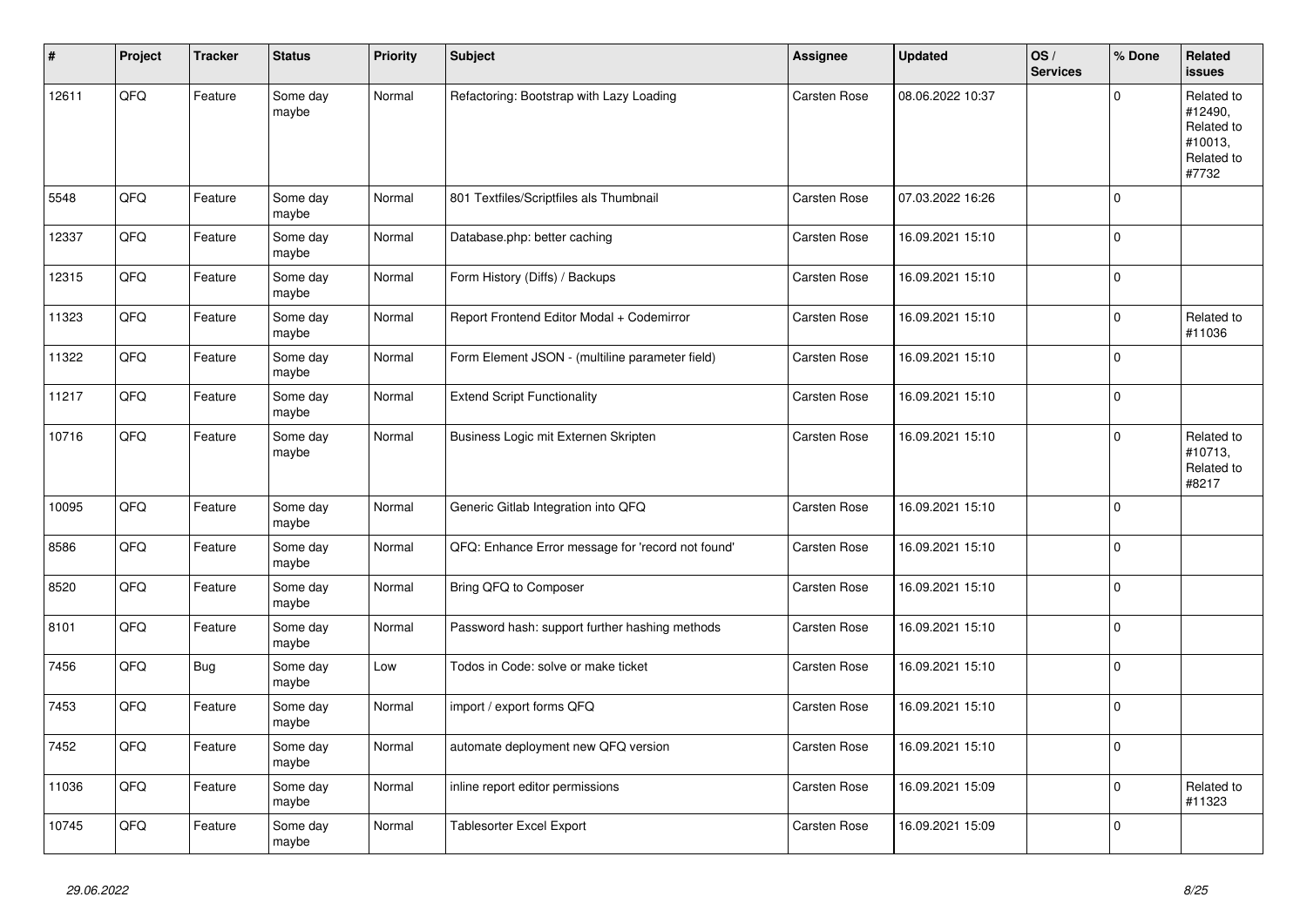| ∦     | Project | <b>Tracker</b> | <b>Status</b>     | <b>Priority</b> | <b>Subject</b>                                                                                         | <b>Assignee</b> | <b>Updated</b>   | OS/<br><b>Services</b> | % Done      | Related<br><b>issues</b>                       |
|-------|---------|----------------|-------------------|-----------------|--------------------------------------------------------------------------------------------------------|-----------------|------------------|------------------------|-------------|------------------------------------------------|
| 10116 | QFQ     | Feature        | Some day<br>maybe | Normal          | TypeAhead: Tag - show inside 'input' element                                                           | Carsten Rose    | 16.09.2021 15:09 |                        | $\Omega$    |                                                |
| 9669  | QFQ     | Bug            | Some day<br>maybe | Normal          | Checkbox / Template Group: radio/checkbox visible broken<br>after 'add'                                | Carsten Rose    | 16.06.2021 13:47 |                        | $\Omega$    | Related to<br>#8091                            |
| 4279  | QFQ     | Bug            | Some dav<br>maybe | High            | config.linkVars lost                                                                                   | Carsten Rose    | 03.05.2021 21:14 |                        | $\Omega$    |                                                |
| 4258  | QFQ     | Feature        | Some day<br>maybe | High            | <b>System Defaults: Forms</b>                                                                          | Carsten Rose    | 03.05.2021 21:14 |                        | $\Omega$    |                                                |
| 3990  | QFQ     | Feature        | Some day<br>maybe | High            | custom class definition: add space automatically                                                       | Carsten Rose    | 03.05.2021 21:14 |                        | $\mathbf 0$ |                                                |
| 3967  | QFQ     | Feature        | Some day<br>maybe | High            | Report: Checkbox, Radio, Dropdown, Input welches ohne<br>Submit funktioniert - 'Inline-Form'           | Carsten Rose    | 03.05.2021 21:14 |                        | $\Omega$    |                                                |
| 3848  | QFQ     | Feature        | Some day<br>maybe | High            | Antivirus check fuer Upload files in qfq?                                                              | Carsten Rose    | 03.05.2021 21:14 |                        | $\Omega$    | Related to<br>#4131                            |
| 3570  | QFQ     | Bug            | Some day<br>maybe | High            | Formular mit prmitnew permitEdit=Always wird nicht<br>aufgerufen (ist leer)                            | Carsten Rose    | 03.05.2021 21:14 |                        | $\mathbf 0$ |                                                |
| 3109  | QFQ     | Bug            | Some day<br>maybe | High            | RealUrl: Links werden nicht korrekt gerendert                                                          | Carsten Rose    | 03.05.2021 21:14 |                        | $\mathbf 0$ |                                                |
| 3061  | QFQ     | <b>Bug</b>     | Some day<br>maybe | High            | winstitute: mysql connection durcheinander - nmhp17<br>(ag7)/QFQ arbeitet mit DB/Tabellen von biostat. | Carsten Rose    | 03.05.2021 21:14 |                        | $\Omega$    |                                                |
| 9281  | QFQ     | Bug            | Some day<br>maybe | Normal          | Allow STRICT_TRANS_TABLES                                                                              | Carsten Rose    | 02.01.2021 18:43 |                        | $\Omega$    |                                                |
| 5480  | QFQ     | Feature        | Some day<br>maybe | Normal          | QFQ: Dokumentation mit Screenshots versehen                                                            | Carsten Rose    | 01.02.2020 23:20 |                        | $\Omega$    | Related to<br>#9879                            |
| 4771  | QFQ     | Bug            | Some day<br>maybe | Normal          | qfq: select-down-values empty after save (edit-form for<br>program administrators)                     | Carsten Rose    | 01.02.2020 23:20 |                        | $\Omega$    | Related to<br>#4549, Has<br>duplicate<br>#4282 |
| 4659  | QFQ     | Bug            | Some day<br>maybe | Normal          | infoButtonExtra                                                                                        | Carsten Rose    | 01.02.2020 23:20 |                        | $\Omega$    |                                                |
| 4650  | QFQ     | Feature        | Some day<br>maybe | Normal          | Convert html to doc/rtf                                                                                | Carsten Rose    | 01.02.2020 23:20 |                        | $\Omega$    | Related to<br>#10704                           |
| 4549  | QFQ     | Bug            | Some day<br>maybe | Normal          | TemplateGroups: FE.type SELECT loose selected value<br>after save                                      | Carsten Rose    | 01.02.2020 23:20 |                        | O           | Related to<br>#4548,<br>Related to<br>#4771    |
| 4365  | QFQ     | Feature        | Some day<br>maybe | Normal          | Multi Language: new way of config                                                                      | Carsten Rose    | 01.02.2020 23:20 |                        | 0           |                                                |
| 4343  | QFQ     | Feature        | Some day<br>maybe | Normal          | Link: Classifier to add 'attributes'                                                                   | Carsten Rose    | 01.02.2020 23:20 |                        | $\Omega$    | Related to<br>#14077                           |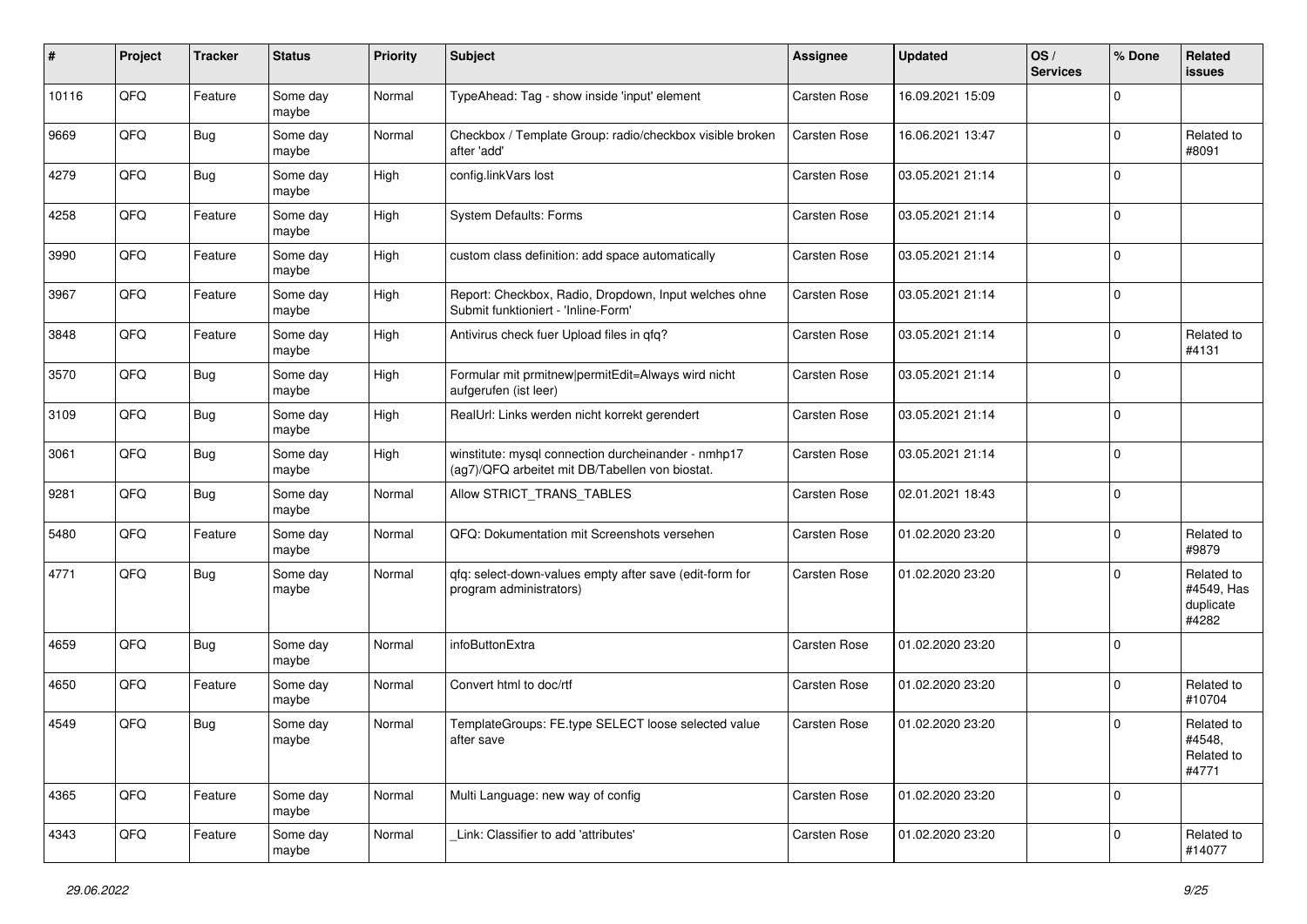| #    | Project | <b>Tracker</b> | <b>Status</b>     | <b>Priority</b> | <b>Subject</b>                                                                                                          | <b>Assignee</b>     | <b>Updated</b>   | OS/<br><b>Services</b> | % Done       | Related<br>issues                           |
|------|---------|----------------|-------------------|-----------------|-------------------------------------------------------------------------------------------------------------------------|---------------------|------------------|------------------------|--------------|---------------------------------------------|
| 5665 | QFQ     | Feature        | Some day<br>maybe | Normal          | Versuch das '{{!' nicht mehr noetig ist.                                                                                | Carsten Rose        | 01.02.2020 23:20 |                        | <sup>0</sup> | Related to<br>#7432,<br>Related to<br>#7434 |
| 5428 | QFQ     | Feature        | Some day<br>maybe | Normal          | secure thumbnail: late render on access.                                                                                | <b>Carsten Rose</b> | 01.02.2020 23:20 |                        | $\Omega$     |                                             |
| 4757 | QFQ     | Feature        | Some day<br>maybe | Normal          | Test subrecord: download links ok? Links ok?                                                                            | Carsten Rose        | 01.02.2020 23:20 |                        | 0            |                                             |
| 4652 | QFQ     | Feature        | Some day<br>maybe | Normal          | UZH CD: Weiterleitung auf benutzerdefinierte 403/404 Seite                                                              | Carsten Rose        | 01.02.2020 23:20 |                        | $\Omega$     |                                             |
| 4651 | QFQ     | Bug            | Some day<br>maybe | Normal          | 'Loading document" Modal wird angezeigt bei uzhcd type=2<br>Ansicht                                                     | Carsten Rose        | 01.02.2020 23:20 |                        | $\Omega$     |                                             |
| 4330 | QFQ     | Feature        | Some day<br>maybe | Normal          | Error Message: report missing {{ / }} in sqlUpdate, sqlInsert,<br>sqlDelete, sqlAfter, sqlBefore in FE action elements. | <b>Carsten Rose</b> | 01.02.2020 23:20 |                        | $\Omega$     |                                             |
| 4328 | QFQ     | <b>Bug</b>     | Some day<br>maybe | Normal          | Error Message: Show FE name/number on problems in FE                                                                    | <b>Carsten Rose</b> | 01.02.2020 23:20 |                        | $\Omega$     |                                             |
| 5991 | QFQ     | Bug            | Some day<br>maybe | Normal          | URLs with ' ' or long parameter are problematic                                                                         | Carsten Rose        | 01.02.2020 23:19 |                        | $\Omega$     |                                             |
| 5983 | QFQ     | Feature        | Some day<br>maybe | Normal          | Form Submit (save & update): normalize date/-time FE                                                                    | <b>Carsten Rose</b> | 01.02.2020 23:19 |                        | $\Omega$     |                                             |
| 5852 | QFQ     | Feature        | Some day<br>maybe | Normal          | Logging: mail.log / sql.log - im FE anzeigen und via AJAX<br>aktualisieren                                              | <b>Carsten Rose</b> | 01.02.2020 23:19 |                        | 0            | Related to<br>#5885                         |
| 5768 | QFQ     | Bug            | Some day<br>maybe | Normal          | {{pageLanguage:T}}' missing if QFQ is called via api                                                                    | <b>Carsten Rose</b> | 01.02.2020 23:19 |                        | $\Omega$     |                                             |
| 5706 | QFQ     | Bug            | Some day<br>maybe | Normal          | upload: fileDestination needs to be sanatized                                                                           | <b>Carsten Rose</b> | 01.02.2020 23:19 |                        | $\Omega$     |                                             |
| 5579 | QFQ     | Feature        | Some day<br>maybe | Normal          | Enhance Doc / Presentation: variable type 'link column type'                                                            | <b>Carsten Rose</b> | 01.02.2020 23:19 |                        | $\Omega$     |                                             |
| 5557 | QFQ     | <b>Bug</b>     | Some day<br>maybe | Normal          | Form load: STORE_RECORD filled, but should be empty                                                                     | <b>Carsten Rose</b> | 01.02.2020 23:19 |                        | $\Omega$     |                                             |
| 5132 | QFQ     | Feature        | Some day<br>maybe | Normal          | Error Message sendmail missing attachment: more details                                                                 | Carsten Rose        | 01.02.2020 23:19 |                        | 0            |                                             |
| 5021 | QFQ     | Bug            | Some day<br>maybe | Normal          | FE.typ=extra - during save displays error 'datum2' already<br>filled in STORE_SIP - the value is stored nevertheless    | <b>Carsten Rose</b> | 01.02.2020 23:19 |                        | 0            | Related to<br>#3875                         |
| 4872 | QFQ     | Feature        | Some day<br>maybe | Normal          | Fields of Typo3 page available in STORE TYPO3                                                                           | Carsten Rose        | 01.02.2020 23:19 |                        | 0            |                                             |
| 4869 | QFQ     | Feature        | Some day<br>maybe | Normal          | Dynamic Update (show, hide, readonly?, required?) for<br><b>Template Group Elements</b>                                 | Carsten Rose        | 01.02.2020 23:19 |                        | 0            | Related to<br>#4865                         |
| 4606 | QFG     | Feature        | Some day<br>maybe | Normal          | link: qualifier to render bootstrap button                                                                              | Carsten Rose        | 01.02.2020 23:19 |                        | 0            |                                             |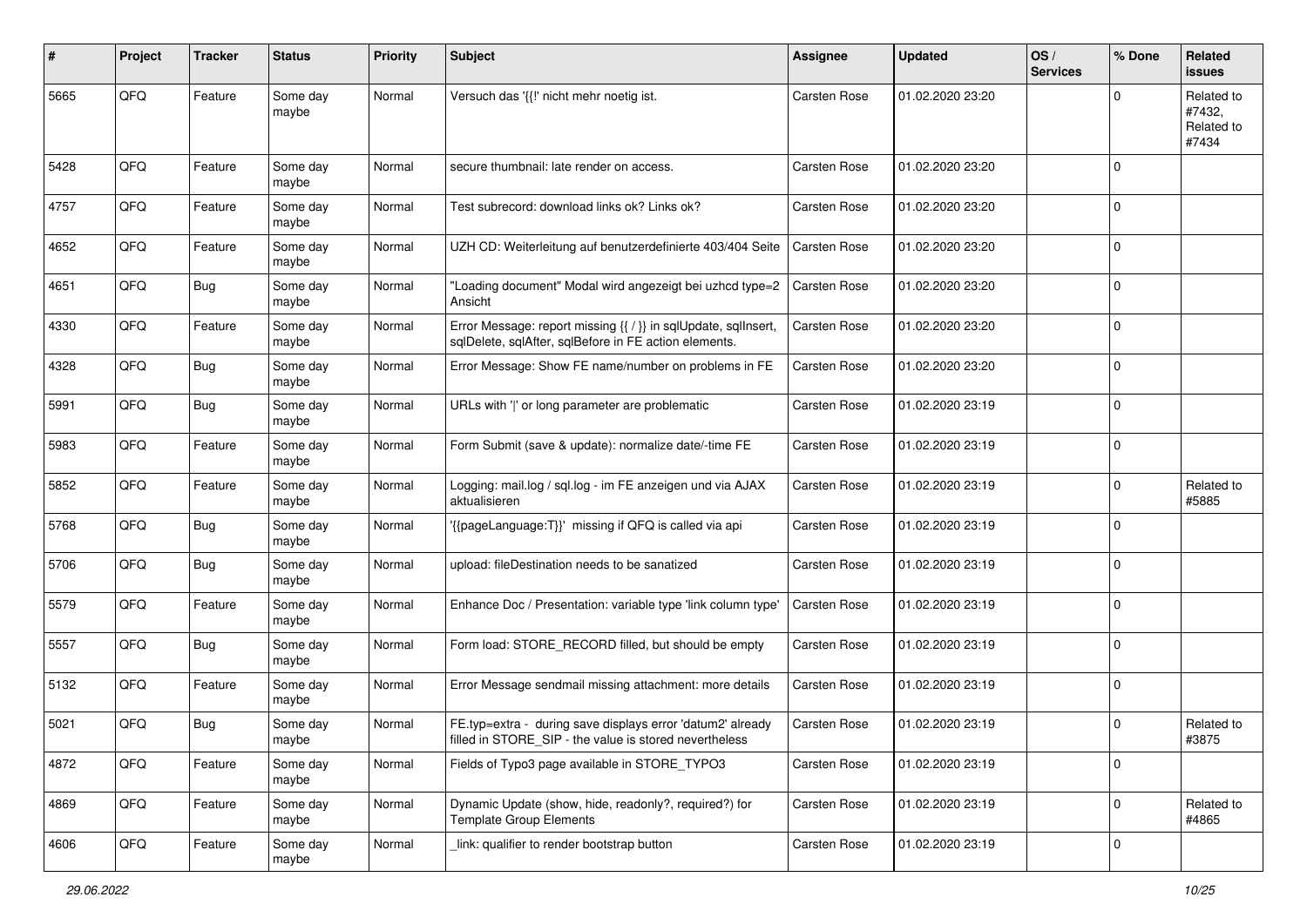| ∦    | Project | <b>Tracker</b> | <b>Status</b>     | <b>Priority</b> | <b>Subject</b>                                                                                                     | Assignee            | <b>Updated</b>   | OS/<br><b>Services</b> | % Done   | Related<br>issues   |
|------|---------|----------------|-------------------|-----------------|--------------------------------------------------------------------------------------------------------------------|---------------------|------------------|------------------------|----------|---------------------|
| 4583 | QFQ     | Bug            | Some day<br>maybe | Normal          | Dynamic Update bei TypeAhead Feldern                                                                               | <b>Carsten Rose</b> | 01.02.2020 23:19 |                        | $\Omega$ |                     |
| 4528 | QFQ     | Bug            | Some day<br>maybe | Normal          | extraButtonLock mit SQLAhead Bug                                                                                   | Carsten Rose        | 01.02.2020 23:19 |                        | $\Omega$ |                     |
| 4092 | QFQ     | Bug            | Some day<br>maybe | Normal          | 1) Logging verbessern wann welches FE warum<br>ausgefuehrt wird, 2) Documentation: Best Practice Template<br>Group | Carsten Rose        | 01.02.2020 23:19 |                        | $\Omega$ | Related to<br>#3504 |
| 2643 | QFQ     | <b>Bug</b>     | Some day<br>maybe | Normal          | Zend / PHP Webinars anschauen                                                                                      | Carsten Rose        | 01.02.2020 15:56 |                        | $\Omega$ |                     |
| 3267 | QFQ     | Feature        | Some day<br>maybe | Normal          | 2 Forms auf einer Seite: real + Read only                                                                          | <b>Carsten Rose</b> | 11.12.2019 16:03 |                        | $\Omega$ |                     |
| 3216 | QFQ     | Feature        | Some day<br>maybe | Normal          | dynamic update für checkbox label2                                                                                 | Carsten Rose        | 11.12.2019 16:03 |                        | $\Omega$ | Related to<br>#2081 |
| 3130 | QFQ     | Bug            | Some day<br>maybe | Normal          | Debug Info's nicht korrekt nach 'New > Save'.                                                                      | Carsten Rose        | 11.12.2019 16:03 |                        | 0        | Related to<br>#3253 |
| 2995 | QFQ     | Feature        | Some day<br>maybe | Normal          | Dropdown JQuery Plugin: 'chosen' - Moeglichkeit um Select<br>Listen mehr Funktion zu geben. Kein Bootstrap noetig. | <b>Carsten Rose</b> | 11.12.2019 16:03 |                        | $\Omega$ |                     |
| 2084 | QFQ     | Feature        | Some day<br>maybe | Normal          | Mailto mit encryption: Subrecord                                                                                   | Carsten Rose        | 11.12.2019 16:03 |                        | $\Omega$ | Related to<br>#2082 |
| 1946 | QFQ     | Feature        | Some day<br>maybe | Normal          | Kontrolle ob der ReadOnly Modus bei den<br>Formularelementen korrekt implementiert ist                             | Carsten Rose        | 11.12.2019 16:03 |                        | $\Omega$ |                     |
| 1635 | QFQ     | Feature        | Some day<br>maybe | Normal          | QFQ Extension content record: weitere Optionen<br>einblenden.                                                      | Carsten Rose        | 11.12.2019 16:03 |                        | $\Omega$ |                     |
| 4293 | QFQ     | Bug            | Some day<br>maybe | Normal          | Download broken if token 'd:' is missing - but no error<br>message                                                 | Carsten Rose        | 11.12.2019 16:03 |                        | $\Omega$ | Related to<br>#7514 |
| 4259 | QFQ     | Feature        | Some day<br>maybe | Normal          | Instant trigger a cron job                                                                                         | Carsten Rose        | 11.12.2019 16:03 |                        | $\Omega$ |                     |
| 4197 | QFQ     | Feature        | Some day<br>maybe | Normal          | Unit Test fuer JSON Stream von QuickFormQuery.php ><br>doForm()                                                    | Carsten Rose        | 11.12.2019 16:03 |                        | $\Omega$ |                     |
| 4026 | QFQ     | Feature        | Some day<br>maybe | Normal          | sglLog.sgl: log number of FE.id                                                                                    | Carsten Rose        | 11.12.2019 16:03 |                        | $\Omega$ | Related to<br>#5458 |
| 4018 | QFQ     | Feature        | Some day<br>maybe | Normal          | typeahead: solve problem with potential long query<br>parameter                                                    | Carsten Rose        | 11.12.2019 16:03 |                        | $\Omega$ |                     |
| 4008 | QFQ     | Bug            | Some day<br>maybe | Normal          | FormElemen.type=sendmail: wrong 'TO' if 'real<br>name <rea@mail.to>' is used</rea@mail.to>                         | Carsten Rose        | 11.12.2019 16:03 |                        | $\Omega$ |                     |
| 3991 | QFQ     | Feature        | Some day<br>maybe | Normal          | report: Columnname '_skipWrap' skips 'fbeg', 'fend'                                                                | <b>Carsten Rose</b> | 11.12.2019 16:03 |                        | $\Omega$ |                     |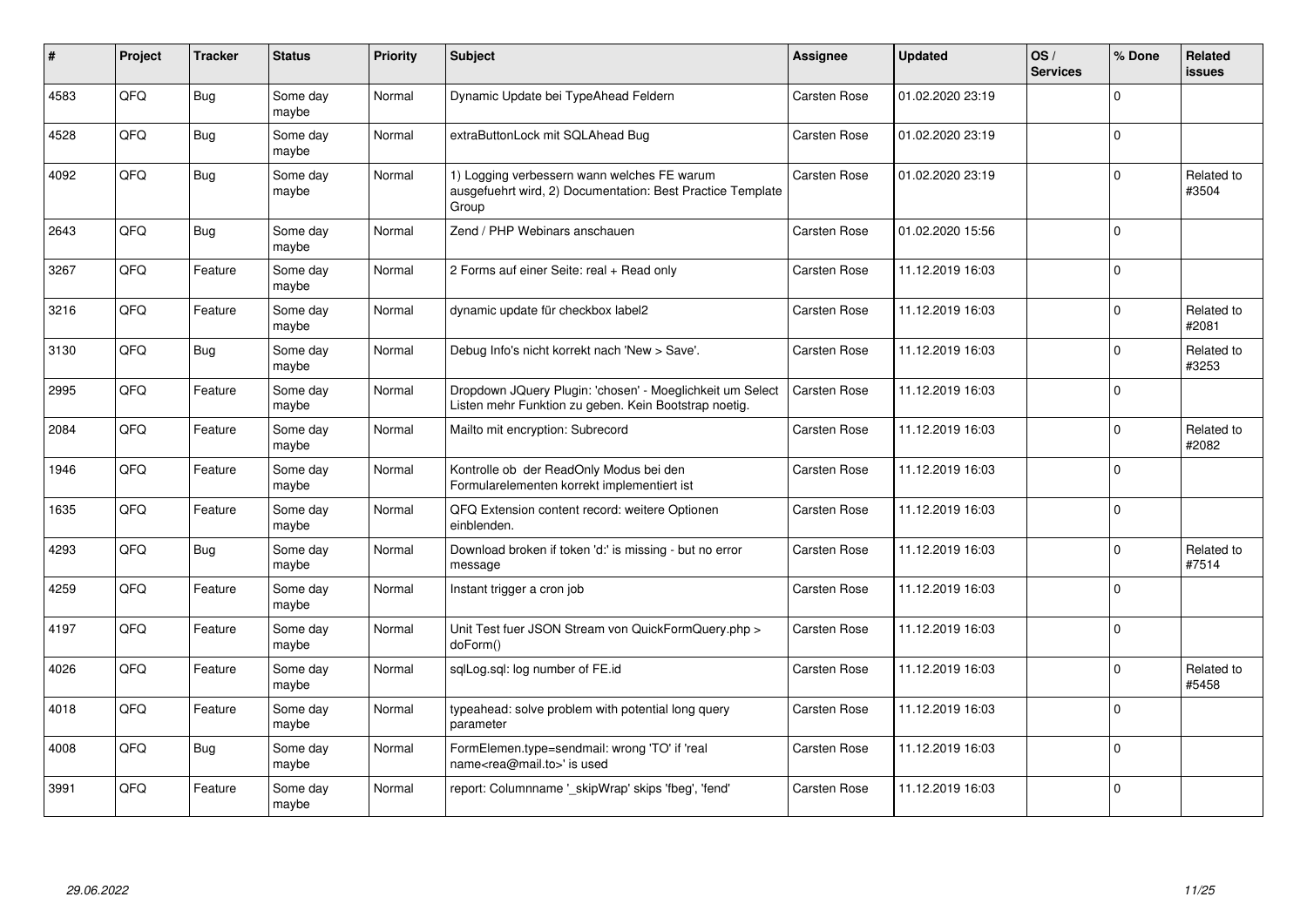| #    | Project | <b>Tracker</b> | <b>Status</b>     | <b>Priority</b> | <b>Subject</b>                                                                                                                               | Assignee     | <b>Updated</b>   | OS/<br><b>Services</b> | % Done      | Related<br><b>issues</b>                    |
|------|---------|----------------|-------------------|-----------------|----------------------------------------------------------------------------------------------------------------------------------------------|--------------|------------------|------------------------|-------------|---------------------------------------------|
| 3947 | QFQ     | Feature        | Some day<br>maybe | Normal          | Attack detectect: logout current user                                                                                                        | Carsten Rose | 11.12.2019 16:03 |                        | O           | Related to<br>#5458,<br>Related to<br>#6299 |
| 3942 | QFQ     | Feature        | Some day<br>maybe | Normal          | Action Elemente: neu generierte IDs via FE weitergeben                                                                                       | Carsten Rose | 11.12.2019 16:03 |                        | $\Omega$    | Related to<br>#3941                         |
| 3941 | QFQ     | Feature        | Some day<br>maybe | Normal          | sglAfter: es sollten mehrere moeglich sein                                                                                                   | Carsten Rose | 11.12.2019 16:03 |                        | $\Omega$    | Related to<br>#3942                         |
| 3905 | QFQ     | Feature        | Some day<br>maybe | Normal          | Documentation: Best Practice anhand eines Online<br>Bewerbungstools                                                                          | Carsten Rose | 11.12.2019 16:03 |                        | $\mathbf 0$ |                                             |
| 3900 | QFQ     | Feature        | Some day<br>maybe | Normal          | Extend documentation of 'Copy / Paste'                                                                                                       | Carsten Rose | 11.12.2019 16:03 |                        | 0           | Related to<br>#3899                         |
| 3895 | QFQ     | Bug            | Some day<br>maybe | Normal          | typeahead pedantic: on lehrkredit Idap webpass - if only one<br>person is in dropdown, such person can't be selected                         | Carsten Rose | 11.12.2019 16:03 |                        | $\Omega$    |                                             |
| 3882 | QFQ     | Bug            | Some day<br>maybe | Normal          | templateGroup: disable 'add' if limit is reached - funktioniert<br>nicht wenn bereits records existierten                                    | Carsten Rose | 11.12.2019 16:03 |                        | $\Omega$    |                                             |
| 3877 | QFQ     | Feature        | Some day<br>maybe | Normal          | FormEditor: die Felder die aktuell nicht gebraucht werden<br>nur auf readonly/disabled setzen (nicht ausblenden > das<br>irritiert.          | Carsten Rose | 11.12.2019 16:03 |                        | $\mathbf 0$ |                                             |
| 3811 | QFQ     | Bug            | Some day<br>maybe | Normal          | Dynamic Update: extraButtonInfo - Text aktualisieren                                                                                         | Carsten Rose | 11.12.2019 16:03 |                        | $\Omega$    | Related to<br>#11517                        |
| 3750 | QFQ     | Bug            | Some day<br>maybe | Normal          | FE in a row: if one violates check, all are red                                                                                              | Carsten Rose | 11.12.2019 16:03 |                        | $\Omega$    |                                             |
| 3708 | QFQ     | Feature        | Some day<br>maybe | Normal          | Form: input - 'specialchars', 'none'  gewisse tags<br>erlauben, andere verbieten                                                             | Carsten Rose | 11.12.2019 16:02 |                        | $\Omega$    | Related to<br>#14320                        |
| 3682 | QFQ     | <b>Bug</b>     | Some day<br>maybe | Normal          | Dynamic update: Radio buttons                                                                                                                | Carsten Rose | 11.12.2019 16:02 |                        | $\mathbf 0$ |                                             |
| 3677 | QFQ     | Feature        | Some day<br>maybe | Normal          | wkhtmltopdf: FE User access prohibited, if client IP changes<br>\$TYPO3_CONF_VARS[FE][lockIP]                                                | Carsten Rose | 11.12.2019 16:02 |                        | $\mathbf 0$ |                                             |
| 3666 | QFQ     | Feature        | Some day<br>maybe | Normal          | a) Performance Messung: mysql_real_escape_string() im<br>Vergleich zu str_replace(), b) doppeltes Aufrufen von<br>mysql_real_escape_string() | Carsten Rose | 11.12.2019 16:02 |                        | $\Omega$    |                                             |
| 3588 | QFQ     | Bug            | Some day<br>maybe | Normal          | templateGroup: versteckte Elemente werden weiterhin<br>gespeichert.                                                                          | Carsten Rose | 11.12.2019 16:02 |                        | $\Omega$    |                                             |
| 3537 | QFQ     | Feature        | Some day<br>maybe | Low             | SHOW COLUMNS FROM tableName - Extend '{{!'<br>definition                                                                                     | Carsten Rose | 11.12.2019 16:02 |                        | $\mathbf 0$ |                                             |
| 3458 | QFQ     | Feature        | Some day<br>maybe | Normal          | Display 'Edit Form Element'-Checkbox on form: should<br>depend on FE Group                                                                   | Carsten Rose | 11.12.2019 16:02 |                        | $\mathbf 0$ | Related to<br>#3447                         |
| 3457 | QFQ     | Feature        | Some day<br>maybe | Normal          | LDAP: concat multi values to one single entry                                                                                                | Carsten Rose | 11.12.2019 16:02 |                        | $\mathbf 0$ |                                             |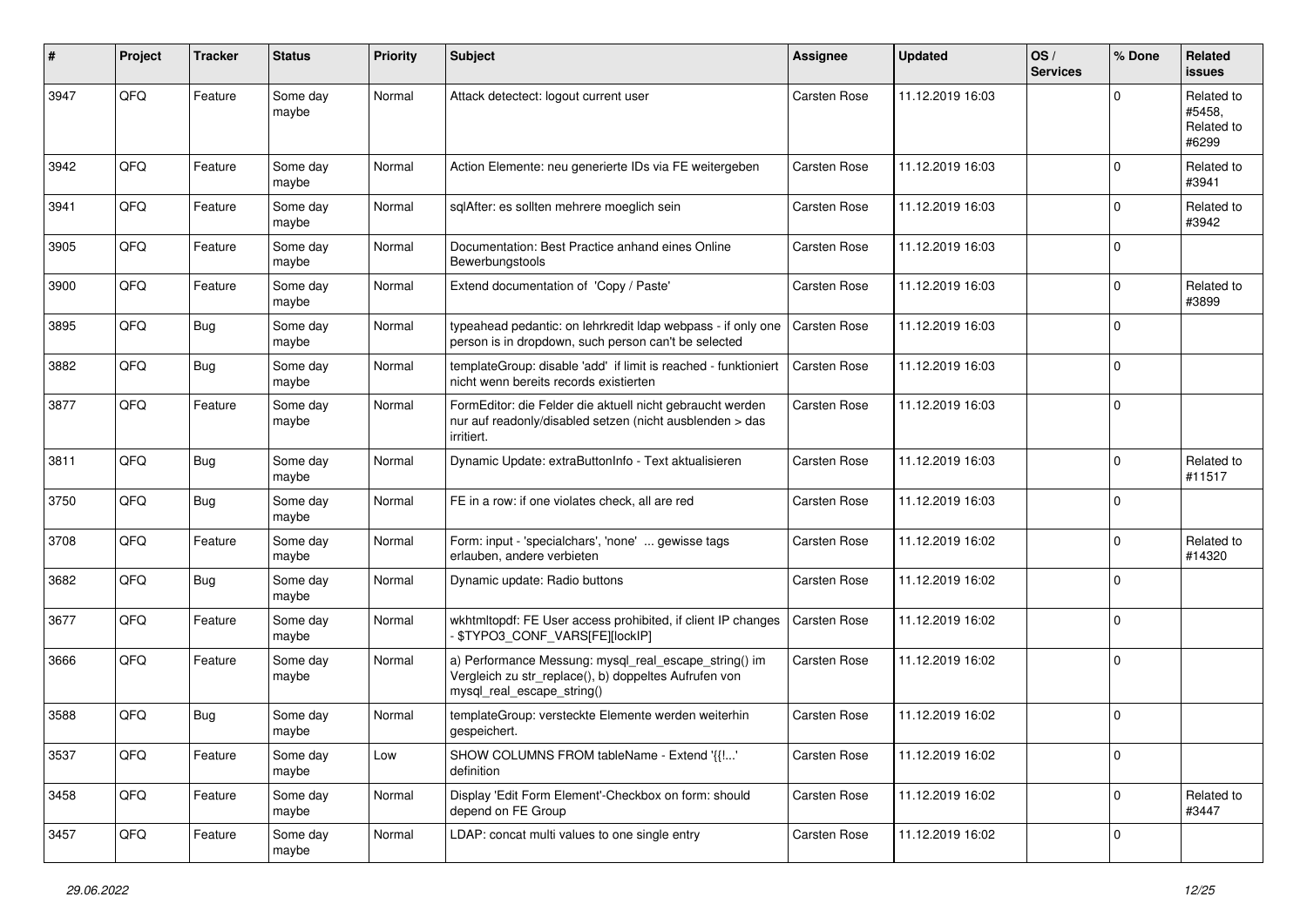| #    | Project | <b>Tracker</b> | <b>Status</b>     | <b>Priority</b> | <b>Subject</b>                                                                                                                | <b>Assignee</b>     | <b>Updated</b>   | OS/<br><b>Services</b> | % Done      | Related<br>issues                           |
|------|---------|----------------|-------------------|-----------------|-------------------------------------------------------------------------------------------------------------------------------|---------------------|------------------|------------------------|-------------|---------------------------------------------|
| 3402 | QFQ     | Feature        | Some day<br>maybe | Normal          | Syntax Highlighting via CodeMirror                                                                                            | Carsten Rose        | 11.12.2019 16:02 |                        | 100         | Related to<br>#3207                         |
| 3385 | QFQ     | Feature        | Some day<br>maybe | Normal          | templateGroup: insert/update/delete non primary records                                                                       | Carsten Rose        | 11.12.2019 16:02 |                        | $\Omega$    |                                             |
| 3350 | QFQ     | Feature        | Some day<br>maybe | Normal          | FormEditor: Hilfetext hinter 'checktype'                                                                                      | <b>Carsten Rose</b> | 11.12.2019 16:02 |                        | $\Omega$    |                                             |
| 3349 | QFQ     | Bug            | Some day<br>maybe | Normal          | config.qfq.ini: a) vertraegt keine '=' im Value (z.B. Passwort),<br>b) Values sollten in ticks einschliessbar sein (spaces, ) | <b>Carsten Rose</b> | 11.12.2019 16:02 |                        | 0           |                                             |
| 3332 | QFQ     | Feature        | Some day<br>maybe | Normal          | Uploads: Thumbnails, Details zum hochgeladenen File                                                                           | <b>Carsten Rose</b> | 11.12.2019 16:02 |                        | $\Omega$    | Related to<br>#3264,<br>Related to<br>#5333 |
| 3331 | QFQ     | Feature        | Some day<br>maybe | Normal          | Default Tooltip fuer _page? Links: mit Form und Record ID                                                                     | Carsten Rose        | 11.12.2019 16:02 |                        | 0           |                                             |
| 3291 | QFQ     | Feature        | Some day<br>maybe | Normal          | AutoCron websiteToken                                                                                                         | <b>Carsten Rose</b> | 11.12.2019 16:02 |                        | 0           | Related to<br>#4250                         |
| 3285 | QFQ     | Feature        | Some day<br>maybe | Normal          | Zeichenlimit pro Feld: textarea / editor                                                                                      | Carsten Rose        | 11.12.2019 16:02 |                        | $\mathbf 0$ |                                             |
| 3273 | QFQ     | Feature        | Some day<br>maybe | Low             | Dirty Flag in Form                                                                                                            | <b>Carsten Rose</b> | 11.12.2019 16:02 |                        | $\Omega$    |                                             |
| 4956 | QFQ     | Feature        | Some day<br>maybe | Normal          | Sendmail: Benutzerdefinierte Headers                                                                                          | Carsten Rose        | 11.12.2019 16:02 |                        | $\mathbf 0$ |                                             |
| 4839 | QFQ     | Feature        | Some day<br>maybe | Normal          | qfq-handle in <head> Abschnitt</head>                                                                                         | Carsten Rose        | 11.12.2019 16:02 |                        | $\mathbf 0$ |                                             |
| 4349 | QFQ     | Feature        | Some day<br>maybe | Normal          | link download: downloaded external URL to<br>deliver/concatenate - check mimetipe and handle it correctly                     | Carsten Rose        | 11.12.2019 16:02 |                        | $\Omega$    |                                             |
| 6715 | QFQ     | Feature        | Some day<br>maybe | Normal          | Code-Refactoring: dbArray vereinheitlichen                                                                                    | Carsten Rose        | 11.12.2019 16:02 |                        | $\Omega$    |                                             |
| 7336 | QFQ     | Feature        | Some day<br>maybe | Normal          | PDF Upload: disallow PDFs with specific Meta information                                                                      | Carsten Rose        | 11.12.2019 16:01 |                        | $\Omega$    |                                             |
| 7107 | QFQ     | Feature        | Some day<br>maybe | Normal          | Showcase Registration Tool: Anmeldung / Administration :<br>Liste Anmeldungen / Emaileinaldung                                | Carsten Rose        | 11.12.2019 16:01 |                        | 0           |                                             |
| 8894 | QFQ     | Feature        | Some day<br>maybe | Normal          | Documentation Tags Usable in QFQ Application                                                                                  | <b>Carsten Rose</b> | 11.12.2019 16:01 |                        | $\Omega$    |                                             |
| 8892 | QFQ     | Feature        | Some day<br>maybe | Normal          | Display and Edit SQL Comments in Form Editor                                                                                  | Carsten Rose        | 11.12.2019 16:01 |                        | $\mathbf 0$ |                                             |
| 8106 | QFQ     | Bug            | Some day<br>maybe | Normal          | Dynamic Update: Feld kann nicht auf empty zurückgesetzt<br>werden                                                             | Carsten Rose        | 11.12.2019 16:01 |                        | 0           |                                             |
| 9704 | QFQ     | Feature        | Some day<br>maybe | Normal          | Thumbnails Generieren beim Splitten von PDF Files                                                                             | Carsten Rose        | 11.12.2019 16:01 |                        | 0           |                                             |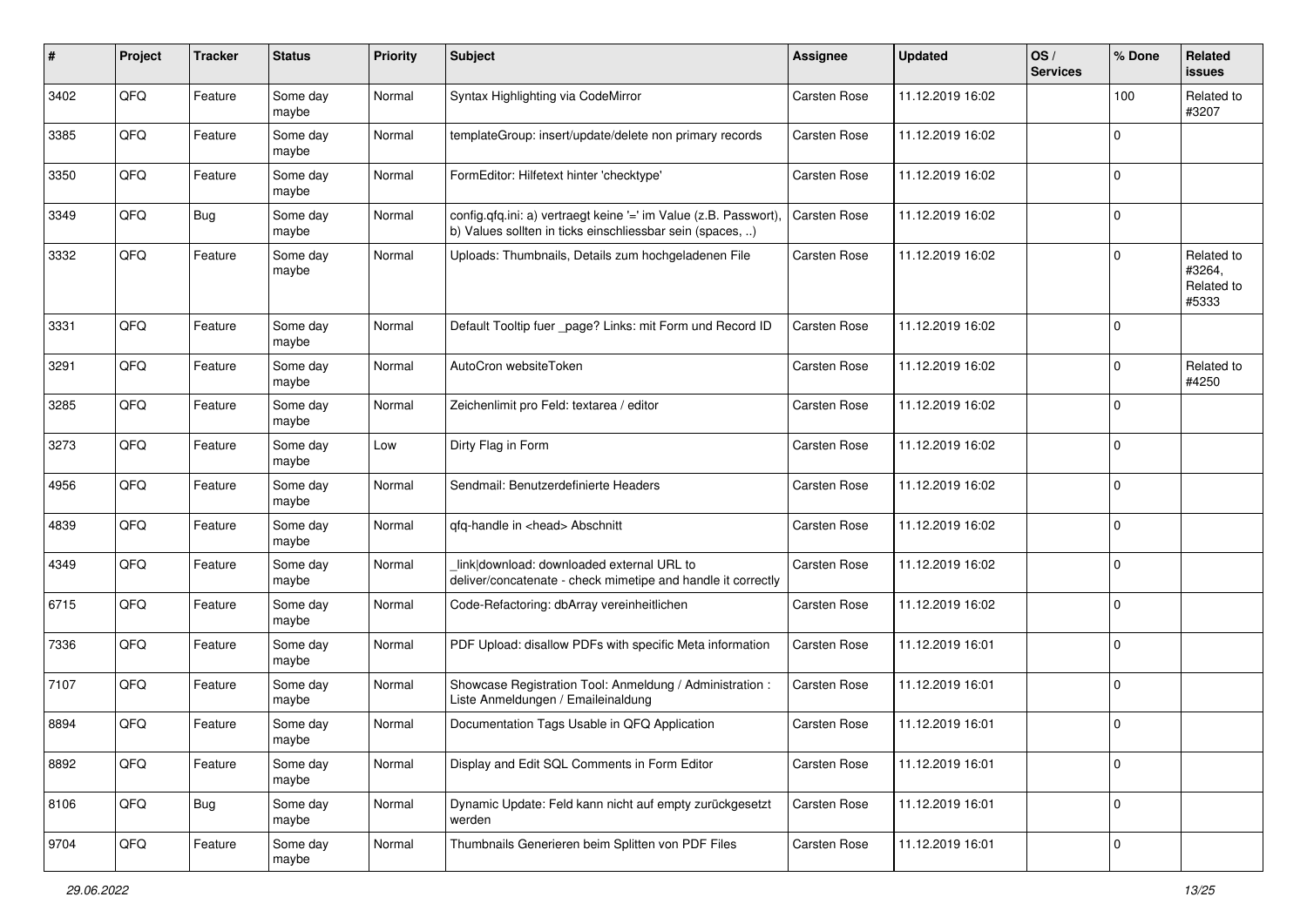| #     | Project | <b>Tracker</b> | <b>Status</b>              | <b>Priority</b> | <b>Subject</b>                                                      | <b>Assignee</b> | <b>Updated</b>   | OS/<br><b>Services</b> | % Done      | Related<br>issues                                                                                                              |
|-------|---------|----------------|----------------------------|-----------------|---------------------------------------------------------------------|-----------------|------------------|------------------------|-------------|--------------------------------------------------------------------------------------------------------------------------------|
| 9579  | QFQ     | Feature        | Some day<br>maybe          | Normal          | Multiform with Process Row                                          | Carsten Rose    | 11.12.2019 16:01 |                        | 0           |                                                                                                                                |
| 12584 | QFQ     | Feature        | Feedback                   | Normal          | T3 v10 migration script: replace alias-patterns (v11)               | Carsten Rose    | 28.05.2022 11:12 |                        | 100         |                                                                                                                                |
| 12546 | QFQ     | <b>Bug</b>     | Feedback                   | Normal          | Branch 'Development' - Unit Tests mit dirty workaround<br>angepasst | Carsten Rose    | 19.03.2022 17:48 |                        | 0           |                                                                                                                                |
| 5894  | QFQ     | Feature        | Feedback                   | Normal          | Typeahead in Report: show/hide rows dynamically                     | Carsten Rose    | 18.02.2022 08:50 |                        | $\mathbf 0$ | Related to<br>#5893,<br>Related to<br>#5885                                                                                    |
| 13566 | QFQ     | Feature        | Ready to sync<br>(develop) | Normal          | Delete config-example.qfq.php file                                  | Carsten Rose    | 23.12.2021 09:25 |                        | 0           |                                                                                                                                |
| 14323 | QFQ     | Bug            | In Progress                | Normal          | Report: render=both single - no impact                              | Carsten Rose    | 19.06.2022 18:31 |                        | $\mathbf 0$ |                                                                                                                                |
| 14175 | QFQ     | Bug            | In Progress                | Normal          | Opening a form with no QFQ Session cookie fails                     | Carsten Rose    | 03.06.2022 10:40 |                        | $\mathbf 0$ |                                                                                                                                |
| 11517 | QFQ     | <b>Bug</b>     | In Progress                | Normal          | extraButtonInfo Broken for multiple FormElements                    | Carsten Rose    | 12.05.2022 13:12 |                        | $\mathbf 0$ | Related to<br>#7890,<br>Related to<br>#3811, Has<br>duplicate<br>#10905, Has<br>duplicate<br>#10553, Has<br>duplicate<br>#6779 |
| 12440 | QFQ     | Feature        | In Progress                | Normal          | Typo3 V10 upgrade (durchfuehren und testen)                         | Carsten Rose    | 21.03.2022 09:53 |                        | 50          | Related to<br>#12357,<br>Related to<br>#12067,<br>Related to<br>#10661                                                         |
| 9789  | QFQ     | Bug            | In Progress                | High            | Record Lock: release to early on 'leave page'                       | Carsten Rose    | 10.01.2022 09:25 |                        | 100         | Related to<br>#10081,<br>Related to<br>#9173,<br>Related to<br>#8702                                                           |
| 13330 | QFQ     | Feature        | In Progress                | Normal          | Multi Form: Upload                                                  | Carsten Rose    | 07.11.2021 12:40 |                        | 50          | Related to<br>#9706                                                                                                            |
| 11980 | QFG     | Feature        | In Progress                | Normal          | protected verzeichnis MUSS geschützt werden                         | Carsten Rose    | 07.09.2021 13:30 |                        | $\mathbf 0$ |                                                                                                                                |
| 10793 | QFQ     | Feature        | In Progress                | Normal          | Update NPM Packages                                                 | Carsten Rose    | 07.09.2021 13:25 |                        | $30\,$      |                                                                                                                                |
| 10661 | QFQ     | Bug            | In Progress                | Normal          | Typo3 Warnungen                                                     | Carsten Rose    | 07.09.2021 13:23 |                        | $\mathbf 0$ | Related to<br>#12440                                                                                                           |
| 12439 | QFG     | Feature        | In Progress                | Normal          | TinyMCE Paste from Word & Character Count/Limit                     | Carsten Rose    | 05.05.2021 22:15 |                        | $\pmb{0}$   |                                                                                                                                |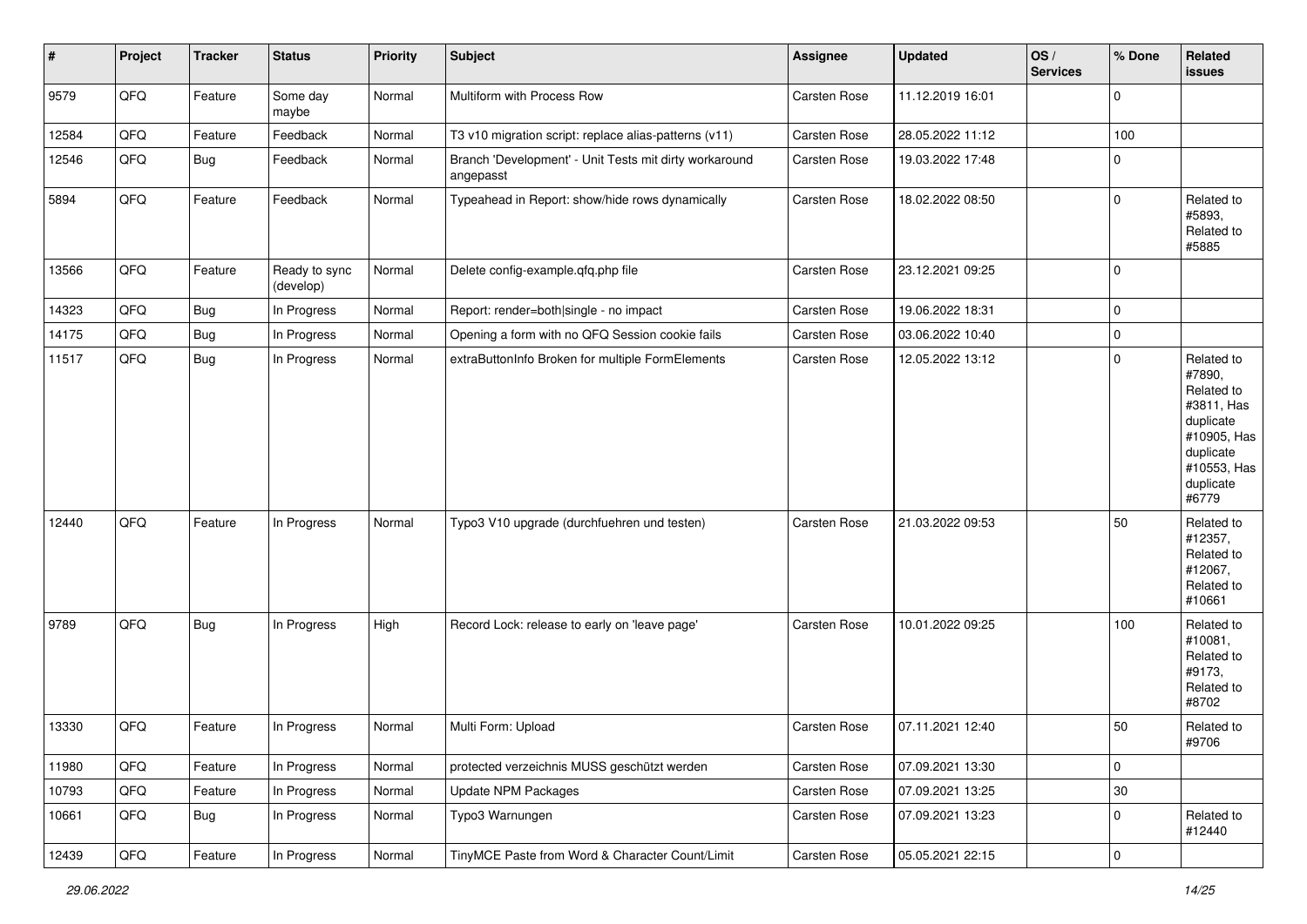| #     | Project | <b>Tracker</b> | <b>Status</b> | <b>Priority</b> | <b>Subject</b>                                                                                           | <b>Assignee</b>     | <b>Updated</b>   | OS/<br><b>Services</b> | % Done      | Related<br>issues                                                       |
|-------|---------|----------------|---------------|-----------------|----------------------------------------------------------------------------------------------------------|---------------------|------------------|------------------------|-------------|-------------------------------------------------------------------------|
| 9517  | QFQ     | Feature        | In Progress   | High            | Input multiple tags with typeahead                                                                       | Carsten Rose        | 03.05.2021 21:14 |                        | 40          | Related to<br>#10150                                                    |
| 5695  | QFQ     | Feature        | In Progress   | Normal          | <b>Multiform</b>                                                                                         | Carsten Rose        | 02.01.2021 18:38 |                        | $\Omega$    |                                                                         |
| 11076 | QFQ     | Feature        | In Progress   | Normal          | SELECT  AS _websocket                                                                                    | Carsten Rose        | 30.08.2020 17:49 |                        | $\Omega$    |                                                                         |
| 10443 | QFQ     | Feature        | In Progress   | Normal          | Konzept_api / _live                                                                                      | Carsten Rose        | 07.05.2020 09:39 |                        | $\Omega$    |                                                                         |
| 9691  | QFQ     | Bug            | In Progress   | Normal          | Checkbox: dynamic update > readonly                                                                      | Carsten Rose        | 01.02.2020 23:22 |                        | 50          | Related to<br>#9834                                                     |
| 6250  | QFQ     | Feature        | In Progress   | Normal          | Enhance layout: a) Subrecord, b) Subrecord-Title                                                         | Carsten Rose        | 01.02.2020 23:22 |                        | $\mathbf 0$ | Related to<br>#5391                                                     |
| 12395 | QFQ     | Bug            | ToDo          | High            | QFQ Function: Result two times shown                                                                     | Carsten Rose        | 18.02.2022 08:59 |                        | $\mathbf 0$ |                                                                         |
| 12463 | QFQ     | Bug            | ToDo          | High            | QFQ Function: 'function' and 'sql' on same level - output of<br>sal is shown two times.                  | <b>Carsten Rose</b> | 15.12.2021 16:31 |                        | $\Omega$    |                                                                         |
| 14371 | QFQ     | Feature        | Priorize      | Normal          | <b>LDAP via REPORT</b>                                                                                   | Carsten Rose        | 19.06.2022 16:37 |                        | $\Omega$    |                                                                         |
| 14290 | QFQ     | Feature        | Priorize      | Normal          | FormEditor: Show Table Definition                                                                        | Carsten Rose        | 19.06.2022 16:37 |                        | $\Omega$    |                                                                         |
| 14283 | QFQ     | Bug            | Priorize      | Normal          | HEIC / HEIF convert doesn't trigger                                                                      | Carsten Rose        | 19.06.2022 16:37 |                        | $\Omega$    |                                                                         |
| 12452 | QFQ     | Feature        | Priorize      | Normal          | BaseURL: alsways with '/' at the end                                                                     | Carsten Rose        | 19.06.2022 13:45 |                        | $\Omega$    | Related to<br>#10782                                                    |
| 6116  | QFQ     | Bug            | Priorize      | High            | value of checkbox not saved                                                                              | Carsten Rose        | 07.12.2021 17:19 |                        | $\mathbf 0$ |                                                                         |
| 9834  | QFQ     | Bug            | Priorize      | Normal          | Input elements with tag 'disabled' are missing on<br>form-submit: server option 'processReadOnly' broken | Carsten Rose        | 07.12.2021 16:43 |                        | $\Omega$    | Related to<br>#9691,<br>Related to<br>#5305, Has<br>duplicate<br>#12331 |
| 8082  | QFQ     | Feature        | Priorize      | High            | Contact form without saving record                                                                       | Carsten Rose        | 07.12.2021 15:20 |                        | $\Omega$    | Related to<br>#8587,<br><b>Blocks</b><br>#11850                         |
| 12325 | QFQ     | Bug            | Priorize      | Normal          | MultiDB form.dblndex not working for report syntax                                                       | Carsten Rose        | 07.09.2021 13:37 |                        | $\Omega$    | Related to<br>#12145,<br>Related to<br>#12314                           |
| 8204  | QFQ     | Feature        | Priorize      | High            | Position 'required mark'                                                                                 | Carsten Rose        | 16.06.2021 13:44 |                        | $\Omega$    |                                                                         |
| 9121  | QFQ     | Bug            | Priorize      | High            | sip links have r and __dbIndexData set                                                                   | Carsten Rose        | 12.06.2021 10:41 |                        | $\Omega$    |                                                                         |
| 9346  | QFQ     | Feature        | Priorize      | Normal          | beforeSave: check if an upload is given                                                                  | <b>Carsten Rose</b> | 11.06.2021 21:18 |                        | $\Omega$    |                                                                         |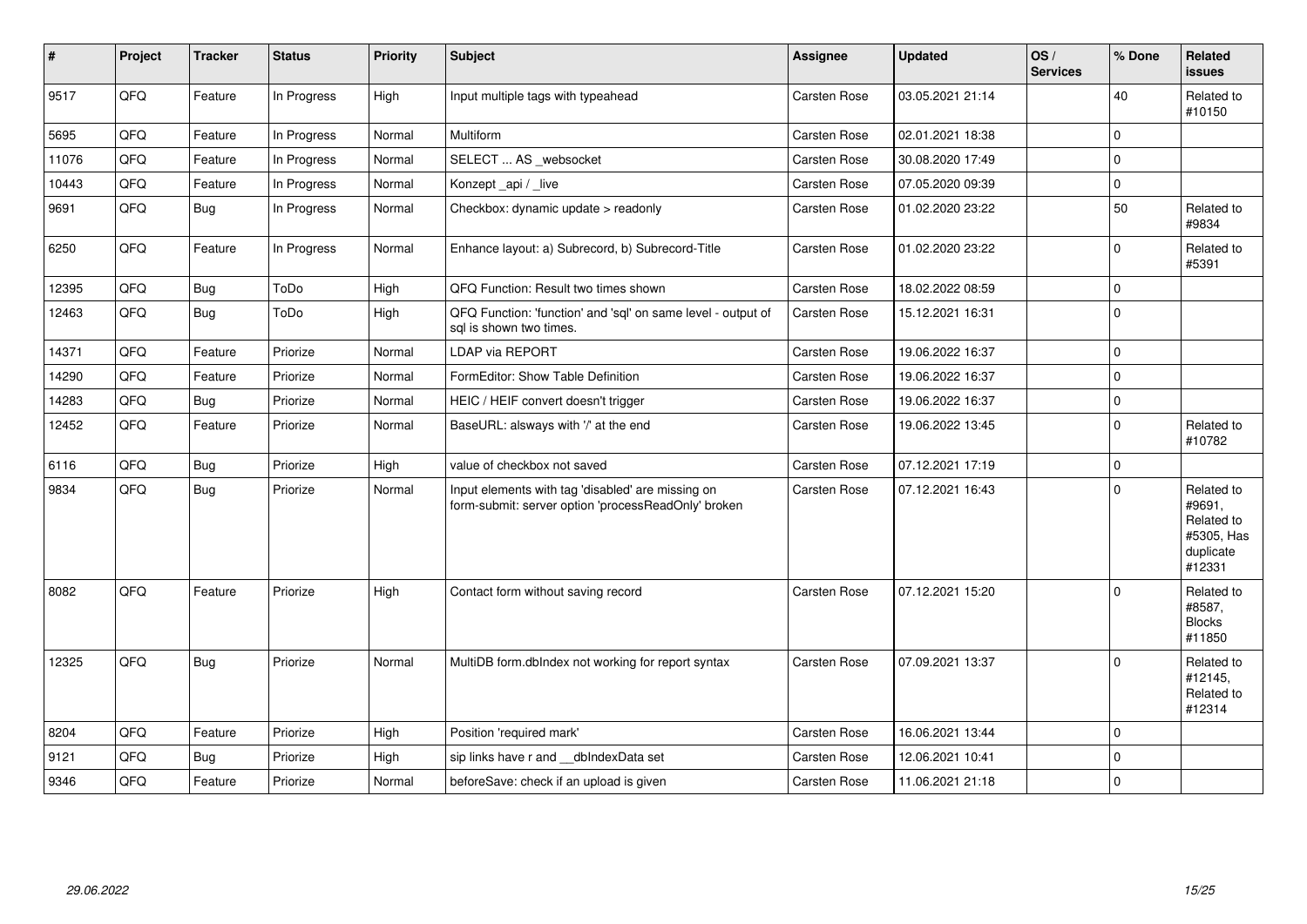| #     | Project | <b>Tracker</b> | <b>Status</b> | <b>Priority</b> | Subject                                                                                                          | <b>Assignee</b> | <b>Updated</b>   | OS/<br><b>Services</b> | % Done      | Related<br>issues                                                      |
|-------|---------|----------------|---------------|-----------------|------------------------------------------------------------------------------------------------------------------|-----------------|------------------|------------------------|-------------|------------------------------------------------------------------------|
| 10012 | QFQ     | Feature        | Priorize      | Normal          | redirectAllMailTo: {{beEmail:T}}                                                                                 | Carsten Rose    | 08.05.2021 09:54 |                        | $\Omega$    | Related to<br>#12412,<br>Related to<br>#12413,<br>Related to<br>#10011 |
| 10011 | QFQ     | Feature        | Priorize      | Normal          | Offer new STORE TYPO3 Variable 'beUser', 'beEmail'                                                               | Carsten Rose    | 08.05.2021 09:51 |                        | $\Omega$    | Related to<br>#10012,<br>Related to<br>#12511                          |
| 9668  | QFQ     | Feature        | Priorize      | Normal          | Form.mode: rename 'hidden' to 'hide'                                                                             | Carsten Rose    | 05.05.2021 22:14 |                        | $\Omega$    | Related to<br>#6437                                                    |
| 8044  | QFQ     | Feature        | Priorize      | Normal          | Transaction: a) Form, b) Report                                                                                  | Carsten Rose    | 05.05.2021 22:14 |                        | $\Omega$    | Related to<br>#8043                                                    |
| 3867  | QFQ     | Feature        | Priorize      | Normal          | Readonly Formular: Template Groups add/delete<br>ausbeldnen                                                      | Carsten Rose    | 05.05.2021 22:12 |                        | $\Omega$    |                                                                        |
| 8963  | QFQ     | Feature        | Priorize      | Normal          | Setting values in a store: flexible way                                                                          | Carsten Rose    | 05.05.2021 22:10 |                        | $\Omega$    | Related to<br>#8975                                                    |
| 9394  | QFQ     | Feature        | Priorize      | Normal          | REST: allow for non numerical ids in get requests                                                                | Carsten Rose    | 05.05.2021 22:10 |                        | $\Omega$    |                                                                        |
| 11320 | QFQ     | Feature        | Priorize      | Normal          | Typo3 Version 10 support                                                                                         | Carsten Rose    | 05.05.2021 22:09 |                        | $\Omega$    |                                                                        |
| 12503 | QFQ     | Feature        | Priorize      | Normal          | Detect dangerous UPDATE statement with missing WHERE                                                             | Carsten Rose    | 05.05.2021 22:09 |                        | $\Omega$    |                                                                        |
| 12504 | QFQ     | Feature        | Priorize      | Normal          | sql.log: report fe.id                                                                                            | Carsten Rose    | 05.05.2021 22:09 |                        | $\mathbf 0$ |                                                                        |
| 9534  | QFQ     | Bug            | Priorize      | Urgent          | FE.type=upload: 'Unknown Mode: ID"                                                                               | Carsten Rose    | 03.05.2021 21:14 |                        | 0           | Related to<br>#9532                                                    |
| 9173  | QFQ     | Bug            | Priorize      | Urgent          | Stale Record Lock: Firefox                                                                                       | Carsten Rose    | 03.05.2021 21:14 |                        | $\Omega$    | Related to<br>#9789                                                    |
| 9958  | QFQ     | Bug            | Priorize      | Normal          | Broken subrecord query: no error message                                                                         | Carsten Rose    | 05.02.2021 15:15 |                        | $\mathbf 0$ |                                                                        |
| 10005 | QFQ     | Feature        | Priorize      | Normal          | Report / special column name:  AS _calendar                                                                      | Carsten Rose    | 03.06.2020 17:28 |                        | $\Omega$    |                                                                        |
| 10015 | QFQ     | Feature        | Priorize      | Normal          | Monospace in Textarea                                                                                            | Carsten Rose    | 03.02.2020 13:40 |                        | $\mathbf 0$ |                                                                        |
| 9968  | QFQ     | Feature        | Priorize      | Normal          | Tooltip in Links for Developer                                                                                   | Carsten Rose    | 01.02.2020 23:17 |                        | $\mathbf 0$ |                                                                        |
| 8277  | QFQ     | Feature        | Priorize      | Normal          | fe.parameter.default=                                                                                            | Carsten Rose    | 01.02.2020 23:17 |                        | 0           | Related to<br>#8113                                                    |
| 9928  | QFQ     | Feature        | Priorize      | Normal          | SpecialColumnName: a) Deprecated: ' AS "_+tag " ', b) Carsten Rose<br>New: ' AS "_ <tag1><tag2>" '</tag2></tag1> |                 | 01.02.2020 23:17 |                        | O           | Related to<br>#9929                                                    |
| 9975  | QFQ     | Bug            | Priorize      | Normal          | Dropdown Menu: 'r:3' broken                                                                                      | Carsten Rose    | 01.02.2020 10:13 |                        | $\mathbf 0$ |                                                                        |
| 9947  | QFG     | <b>Bug</b>     | Priorize      | Normal          | Unwanted error message if missing 'typeAheadSqlPrefetch'                                                         | Carsten Rose    | 01.02.2020 10:13 |                        | 0           |                                                                        |
| 9900  | QFQ     | Feature        | Priorize      | Normal          | Generic API Call: tt-content record >> JSON                                                                      | Carsten Rose    | 01.02.2020 10:13 |                        | 0           |                                                                        |
| 9862  | QFQ     | Bug            | Priorize      | Normal          | Failed writing to sql mail qfq.log should throw an exception                                                     | Carsten Rose    | 01.02.2020 10:13 |                        | $\pmb{0}$   |                                                                        |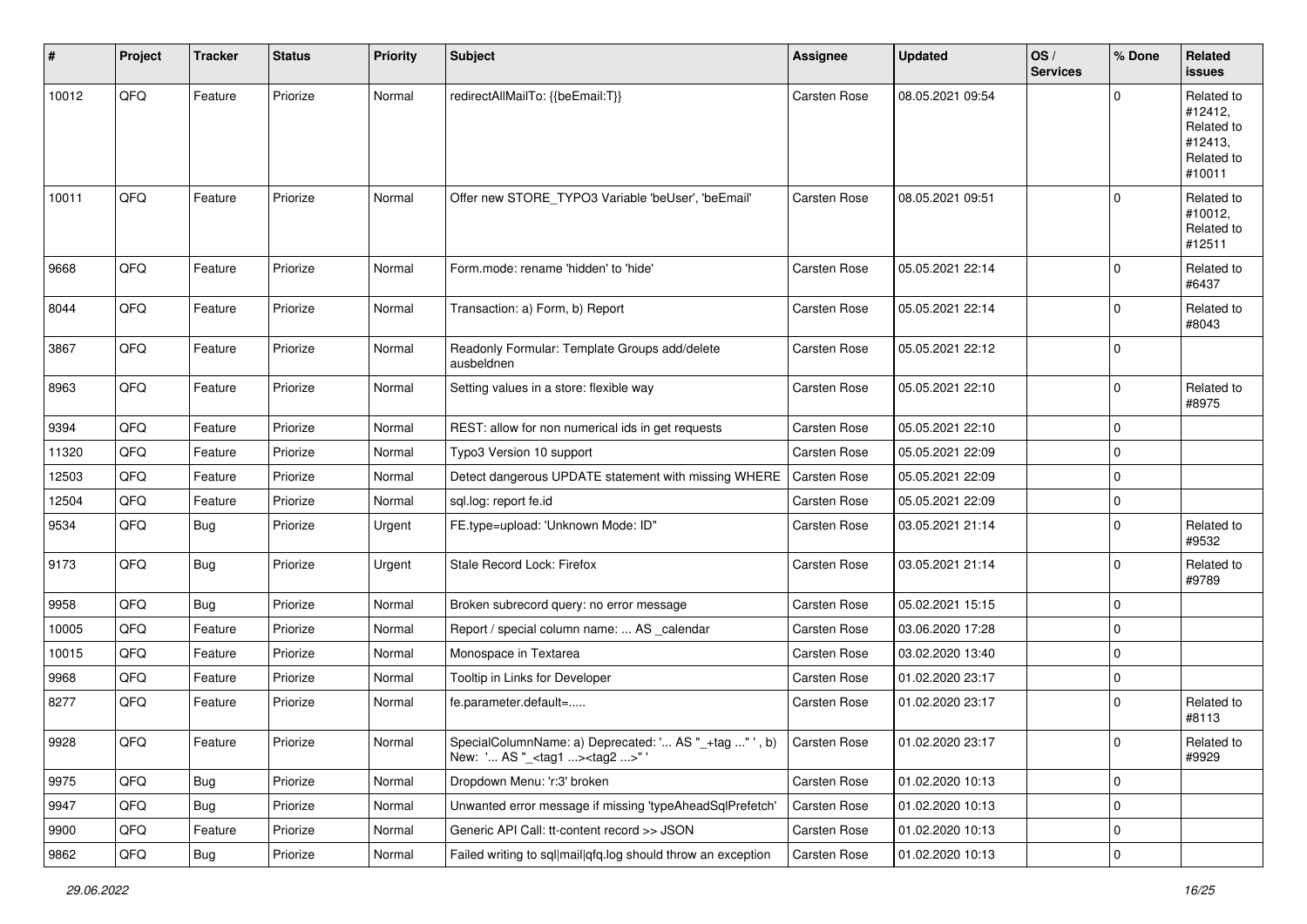| #     | Project | <b>Tracker</b> | <b>Status</b> | <b>Priority</b> | <b>Subject</b>                                                                            | <b>Assignee</b>     | <b>Updated</b>   | OS/<br><b>Services</b> | % Done      | Related<br>issues                                                      |
|-------|---------|----------------|---------------|-----------------|-------------------------------------------------------------------------------------------|---------------------|------------------|------------------------|-------------|------------------------------------------------------------------------|
| 8585  | QFQ     | Feature        | Priorize      | Normal          | Enhance Error message for 'unknown form'                                                  | <b>Carsten Rose</b> | 01.02.2020 10:13 |                        | $\mathbf 0$ |                                                                        |
| 8584  | QFQ     | Feature        | Priorize      | Normal          | FE 'Action' - never assign to Container (except Template<br>Group)                        | <b>Carsten Rose</b> | 01.02.2020 10:13 |                        | $\Omega$    |                                                                        |
| 8037  | QFQ     | Bug            | Priorize      | Normal          | FE.type=upload (advanced mode): {{slaveld:V}} missing<br>during dynamic update            | <b>Carsten Rose</b> | 01.02.2020 10:13 |                        | $\mathbf 0$ |                                                                        |
| 8034  | QFQ     | Feature        | Priorize      | Normal          | FormElement 'data': 22.22.2222 should not be accepted                                     | Carsten Rose        | 01.02.2020 10:13 |                        | $\mathbf 0$ |                                                                        |
| 7656  | QFQ     | Bug            | Priorize      | Normal          | FE with required, 'pattern' and 'extraButtonLock': always<br>complain about missing value | Carsten Rose        | 01.02.2020 10:13 |                        | $\mathbf 0$ |                                                                        |
| 7630  | QFQ     | Feature        | Priorize      | Normal          | detailed error message for simple upload                                                  | Carsten Rose        | 01.02.2020 10:13 |                        | $\mathbf 0$ |                                                                        |
| 7616  | QFQ     | Bug            | Priorize      | Normal          | Selectlist with Enum & Dynamic Update                                                     | <b>Carsten Rose</b> | 01.02.2020 10:13 |                        | 0           |                                                                        |
| 7522  | QFQ     | Feature        | Priorize      | Normal          | Inserting default index.html to folder (Avoid Apache<br>Indexing)                         | <b>Carsten Rose</b> | 01.02.2020 10:13 |                        | $\Omega$    |                                                                        |
| 7290  | QFQ     | Feature        | Priorize      | Normal          | FormEditor: title as textarea if LEN(title)>60                                            | Carsten Rose        | 01.02.2020 10:13 |                        | $\Omega$    | Blocked by<br>#7682                                                    |
| 7217  | QFQ     | Feature        | Priorize      | Normal          | Download: notice User if `_sip=?` is missing                                              | Carsten Rose        | 01.02.2020 10:13 |                        | $\Omega$    |                                                                        |
| 6998  | QFQ     | Feature        | Priorize      | Normal          | Form: with debug=on show column information as tooltip of<br>column label                 | <b>Carsten Rose</b> | 01.02.2020 10:13 |                        | $\Omega$    |                                                                        |
| 6574  | QFQ     | Bug            | Priorize      | Normal          | qfq.log: Fehlermeldung wurde angezeigt, aber nicht geloggt                                | <b>Carsten Rose</b> | 01.02.2020 10:13 |                        | $\mathbf 0$ |                                                                        |
| 5942  | QFQ     | Feature        | Priorize      | Normal          | 'L' and 'type': append to links, generate via '_link' by using<br>'u:' .                  | Carsten Rose        | 01.02.2020 10:13 |                        | $\Omega$    |                                                                        |
| 3782  | QFQ     | Bug            | Priorize      | Normal          | Bei fehlerhafter Eingabe (z.B. Datum) sollte das erwartete<br>Format angezeigt werden     | Carsten Rose        | 01.02.2020 10:13 |                        | 0           |                                                                        |
| 14305 | QFQ     | Bug            | <b>New</b>    | Normal          | Inline Report editing does not create history entries                                     | Carsten Rose        | 10.06.2022 11:55 |                        | $\mathbf 0$ |                                                                        |
| 14304 | QFQ     | Bug            | New           | Normal          | table sorter view safer does not work                                                     | <b>Carsten Rose</b> | 10.06.2022 11:49 |                        | $\mathbf 0$ |                                                                        |
| 14090 | QFQ     | Feature        | <b>New</b>    | Normal          | Nützliche _script funktionen                                                              | <b>Carsten Rose</b> | 28.05.2022 11:03 |                        | $\mathbf 0$ |                                                                        |
| 14233 | QFQ     | Bug            | New           | Normal          | AS _link: question - HTML is not rendered                                                 | <b>Carsten Rose</b> | 28.05.2022 11:02 |                        | $\mathbf 0$ |                                                                        |
| 14187 | QFQ     | Feature        | New           | High            | qfq.log: show current URL                                                                 | <b>Carsten Rose</b> | 28.05.2022 11:02 |                        | $\Omega$    | Related to<br>#13933,<br>Related to<br>#12532,<br>Related to<br>#11893 |
| 14077 | QFQ     | Bug            | New           | Normal          | As link: Attribute 'class' missing by r:1 and r:3 - but should<br>set                     | <b>Carsten Rose</b> | 28.05.2022 11:02 |                        | $\Omega$    | Related to<br>#5342,<br>Related to<br>#4343                            |
| 10979 | QFQ     | Feature        | New           | Normal          | Ajax Calls an API - dataReport                                                            | Carsten Rose        | 11.05.2022 12:15 |                        | 0           |                                                                        |
| 14091 | QFQ     | Bug            | New           | Normal          | inconsistent template path for twig                                                       | Carsten Rose        | 19.04.2022 18:36 |                        | 0           |                                                                        |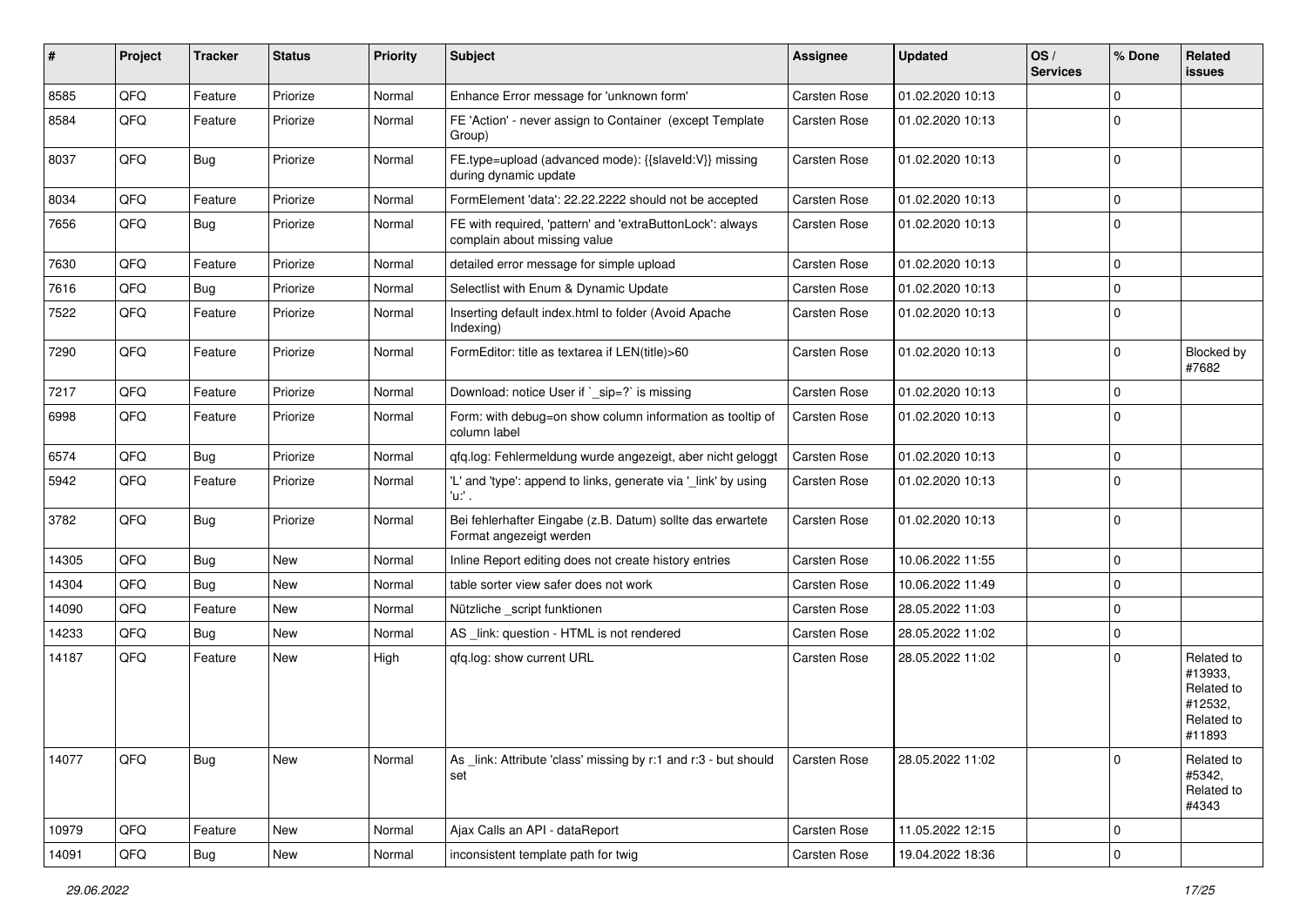| ∦     | <b>Project</b> | <b>Tracker</b> | <b>Status</b> | <b>Priority</b> | <b>Subject</b>                                                                                                                                      | <b>Assignee</b>     | <b>Updated</b>   | OS/<br><b>Services</b> | % Done      | Related<br><b>issues</b> |
|-------|----------------|----------------|---------------|-----------------|-----------------------------------------------------------------------------------------------------------------------------------------------------|---------------------|------------------|------------------------|-------------|--------------------------|
| 13451 | QFQ            | Bug            | <b>New</b>    | Normal          | Character Counter / Max Character: Problem in Safari                                                                                                | <b>Carsten Rose</b> | 15.04.2022 17:18 |                        | $\Omega$    |                          |
| 12714 | QFQ            | Bug            | New           | Normal          | Conversion of GIF to PDF broken when GIF contains Alpha.                                                                                            | Carsten Rose        | 19.03.2022 17:49 |                        | $\Omega$    |                          |
| 12512 | QFQ            | Bug            | <b>New</b>    | Normal          | Some MySQL Installation can't use 'stored procedures'                                                                                               | Carsten Rose        | 19.03.2022 17:48 |                        | $\mathbf 0$ |                          |
| 12520 | QFQ            | Bug            | <b>New</b>    | Normal          | Switch FE User: still active even FE User session expired                                                                                           | Carsten Rose        | 19.03.2022 17:48 |                        | $\Omega$    |                          |
| 12581 | QFQ            | Bug            | New           | Normal          | Form.forward=close: Record 'new' in new browser tab ><br>save (& close) >> Form is not reloaded with new created<br>record id and stays in mode=new | <b>Carsten Rose</b> | 19.03.2022 17:48 |                        | $\Omega$    |                          |
| 12603 | QFQ            | Feature        | <b>New</b>    | Normal          | Dropdown (Select), Radio, checkbox:<br>itemListAlways={{!SELECT key, value}}                                                                        | <b>Carsten Rose</b> | 19.03.2022 17:47 |                        | $\Omega$    |                          |
| 12664 | QFQ            | Feature        | <b>New</b>    | Normal          | TinyMCE: report/remove malicous HTML/JS Code                                                                                                        | <b>Carsten Rose</b> | 19.03.2022 17:47 |                        | $\Omega$    | Related to<br>#14320     |
| 12716 | QFQ            | <b>Bug</b>     | <b>New</b>    | Normal          | template group: Pattern only applied to first instance                                                                                              | <b>Carsten Rose</b> | 19.03.2022 17:47 |                        | $\Omega$    |                          |
| 13331 | QFQ            | Bug            | <b>New</b>    | Normal          | Multi Form: Clear Icon misplaced                                                                                                                    | <b>Carsten Rose</b> | 19.03.2022 17:47 |                        | $\Omega$    |                          |
| 13332 | QFQ            | Bug            | <b>New</b>    | Normal          | Multi Form: Required Felder werden visuell nicht markiert.                                                                                          | <b>Carsten Rose</b> | 19.03.2022 17:47 |                        | $\mathbf 0$ |                          |
| 13460 | QFQ            | <b>Bug</b>     | <b>New</b>    | Normal          | Doc: Password set/reset  password should not processed<br>with 'html encode'                                                                        | <b>Carsten Rose</b> | 19.03.2022 17:46 |                        | 0           |                          |
| 13467 | QFQ            | Feature        | <b>New</b>    | Normal          | ChangeLog Generator                                                                                                                                 | <b>Carsten Rose</b> | 19.03.2022 17:46 |                        | $\Omega$    | Related to<br>#11460     |
| 13592 | QFQ            | Bug            | <b>New</b>    | Normal          | QFQ Build Queue: das vergeben von Tags klappt nicht. Es<br>werden keine Releases gebaut.                                                            | <b>Carsten Rose</b> | 19.03.2022 17:45 |                        | $\Omega$    |                          |
| 13700 | QFQ            | Feature        | <b>New</b>    | Normal          | Redesign qfq.io Seite                                                                                                                               | <b>Carsten Rose</b> | 19.03.2022 17:43 |                        | $\Omega$    |                          |
| 13841 | QFQ            | Feature        | <b>New</b>    | Normal          | Create PDF via iText - evaluate                                                                                                                     | <b>Carsten Rose</b> | 19.03.2022 17:42 |                        | $\Omega$    |                          |
| 13843 | QFQ            | Feature        | <b>New</b>    | Normal          | Create JWT via QFQ                                                                                                                                  | Carsten Rose        | 19.03.2022 17:42 |                        | $\Omega$    |                          |
| 4413  | QFQ            | Feature        | New           | Normal          | fieldset: show/hidden, modeSql, dynamicUpdate                                                                                                       | <b>Carsten Rose</b> | 09.02.2022 15:19 |                        | $\Omega$    |                          |
| 13706 | QFQ            | Bug            | <b>New</b>    | Normal          | Wrong CheckType in FieldElement LastStatus of Form Cron                                                                                             | <b>Carsten Rose</b> | 21.01.2022 18:20 |                        | $\Omega$    |                          |
| 13659 | QFQ            | Bug            | <b>New</b>    | Normal          | wrong sanitize class applied to R-store                                                                                                             | Carsten Rose        | 15.01.2022 14:23 |                        | $\mathbf 0$ |                          |
| 12327 | QFQ            | Bug            | <b>New</b>    | Normal          | Copy to clipboard: Glyphicon can not be changed                                                                                                     | <b>Carsten Rose</b> | 27.12.2021 17:59 |                        | $\Omega$    |                          |
| 12544 | QFQ            | Feature        | New           | High            | a) ' AS _link' new also as ' AS _format', b) sortierung via<br>'display: none;', c) ' format' benoeitgt nicht zwingend<br>u/U/p/m/z/d               | <b>Carsten Rose</b> | 14.12.2021 16:03 |                        | 0           |                          |
| 12702 | QFQ            | Bug            | <b>New</b>    | High            | templateGroup: broken in multiDb Setup                                                                                                              | <b>Carsten Rose</b> | 14.12.2021 16:02 |                        | 0           |                          |
| 12545 | QFQ            | Bug            | <b>New</b>    | Urgent          | sql.log not created / updated                                                                                                                       | <b>Carsten Rose</b> | 14.12.2021 16:02 |                        | $\Omega$    |                          |
| 12974 | QFQ            | <b>Bug</b>     | <b>New</b>    | High            | Sanitize Queries in Action-Elements                                                                                                                 | <b>Carsten Rose</b> | 07.12.2021 17:19 |                        | $\Omega$    |                          |
| 12670 | QFQ            | Bug            | New           | High            | Dropdown-Menu classes können nicht mehr angegeben<br>werden                                                                                         | <b>Carsten Rose</b> | 07.12.2021 17:19 |                        | $\Omega$    |                          |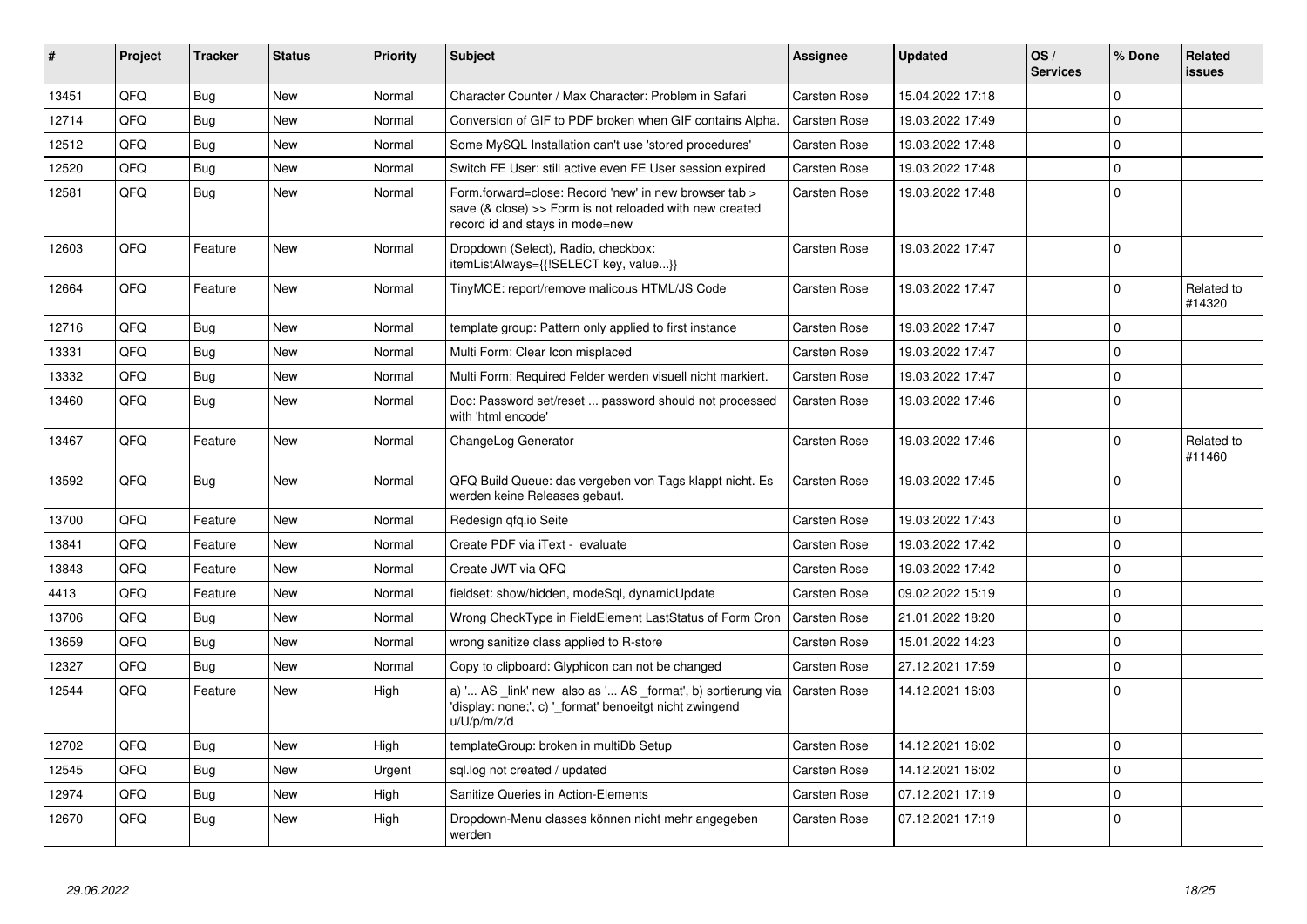| #     | Project    | <b>Tracker</b> | <b>Status</b> | <b>Priority</b> | <b>Subject</b>                                                           | Assignee            | <b>Updated</b>   | OS/<br><b>Services</b> | % Done      | Related<br><b>issues</b>                      |
|-------|------------|----------------|---------------|-----------------|--------------------------------------------------------------------------|---------------------|------------------|------------------------|-------------|-----------------------------------------------|
| 12532 | QFQ        | Feature        | <b>New</b>    | High            | SIP-Parameter bei Seitenaufruf in Browser-Console<br>anzeigen            | Carsten Rose        | 07.12.2021 17:19 |                        | $\Omega$    | Related to<br>#11893.<br>Related to<br>#14187 |
| 12513 | QFQ        | <b>Bug</b>     | <b>New</b>    | High            | Implement server side check of maxlength                                 | Carsten Rose        | 07.12.2021 17:19 |                        | $\Omega$    |                                               |
| 12186 | QFQ        | Feature        | <b>New</b>    | High            | TinyMCE Config für Objekte                                               | Carsten Rose        | 07.12.2021 17:19 |                        | $\Omega$    | <b>Blocks</b><br>#12632                       |
| 11702 | QFQ        | Feature        | New           | Normal          | HTML Special Char makes no sense for 'allbut' if '&' is<br>forbidden     | Carsten Rose        | 07.12.2021 16:35 |                        | $\Omega$    | Related to<br>#5112,<br>Related to<br>#14320  |
| 13354 | <b>OFO</b> | Feature        | <b>New</b>    | Normal          | Using Websocket in QFQ                                                   | Carsten Rose        | 10.11.2021 15:47 |                        | $\Omega$    |                                               |
| 9013  | QFQ        | <b>Bug</b>     | <b>New</b>    | Normal          | Error in Twig template not handled                                       | Carsten Rose        | 20.10.2021 13:43 |                        | $\Omega$    |                                               |
| 5305  | QFQ        | <b>Bug</b>     | <b>New</b>    | Normal          | Upload FormElement: nicht disabled by readonly Form                      | Carsten Rose        | 16.06.2021 13:43 |                        | $\Omega$    | Related to<br>#9347,<br>Related to<br>#9834   |
| 12679 | QFQ        | Feature        | <b>New</b>    | Normal          | tablesorter: custom column width                                         | Carsten Rose        | 16.06.2021 11:10 |                        | $\Omega$    |                                               |
| 9347  | QFQ        | <b>Bug</b>     | New           | High            | FE.type=upload with dynamic show/hidden: required not<br>detected        | Carsten Rose        | 12.06.2021 10:40 |                        | $\Omega$    | Related to<br>#5305,<br>Related to<br>#12398  |
| 11460 | QFQ        | Feature        | <b>New</b>    | Normal          | Easier creation of changelog: gitchangelog                               | Carsten Rose        | 12.06.2021 10:20 |                        | $\Omega$    | Related to<br>#13467                          |
| 6261  | QFQ        | Feature        | <b>New</b>    | Normal          | Persistent SIP                                                           | Carsten Rose        | 12.06.2021 09:07 |                        | $\Omega$    | Related to<br>#10819                          |
| 6723  | QFQ        | Feature        | <b>New</b>    | Normal          | Report QFQ Installation and Version                                      | Carsten Rose        | 12.06.2021 09:07 |                        | $\Omega$    |                                               |
| 9348  | QFQ        | Feature        | <b>New</b>    | Normal          | defaultThumbnailSize: pre render thumbnails                              | <b>Carsten Rose</b> | 12.06.2021 09:05 |                        | $\mathbf 0$ |                                               |
| 7890  | QFQ        | Bug            | <b>New</b>    | Normal          | FormElement 'required': extraButtonInfo not aligned                      | Carsten Rose        | 11.06.2021 21:17 |                        | $\mathbf 0$ | Related to<br>#11517                          |
| 9531  | QFQ        | <b>Bug</b>     | <b>New</b>    | High            | FE File: Dynamic Update / modeSql / required detected<br>even it not set | Carsten Rose        | 11.06.2021 20:32 |                        | $\Omega$    | Related to<br>#12398                          |
| 12632 | QFQ        | Feature        | <b>New</b>    | Normal          | TinyMCE: Prepare CSS classes for images                                  | Carsten Rose        | 04.06.2021 14:35 |                        | 100         | Blocked by<br>#12186                          |
| 11893 | <b>OFO</b> | Feature        | <b>New</b>    | High            | Broken SIP: a) only report one time, b) only report in main<br>column    | Carsten Rose        | 12.05.2021 12:13 |                        | $\Omega$    | Related to<br>#12532,<br>Related to<br>#14187 |
| 9221  | QFQ        | Feature        | New           | Normal          | typeAhead: Zeichenlimite ausschalten                                     | <b>Carsten Rose</b> | 08.05.2021 17:06 |                        | $\Omega$    |                                               |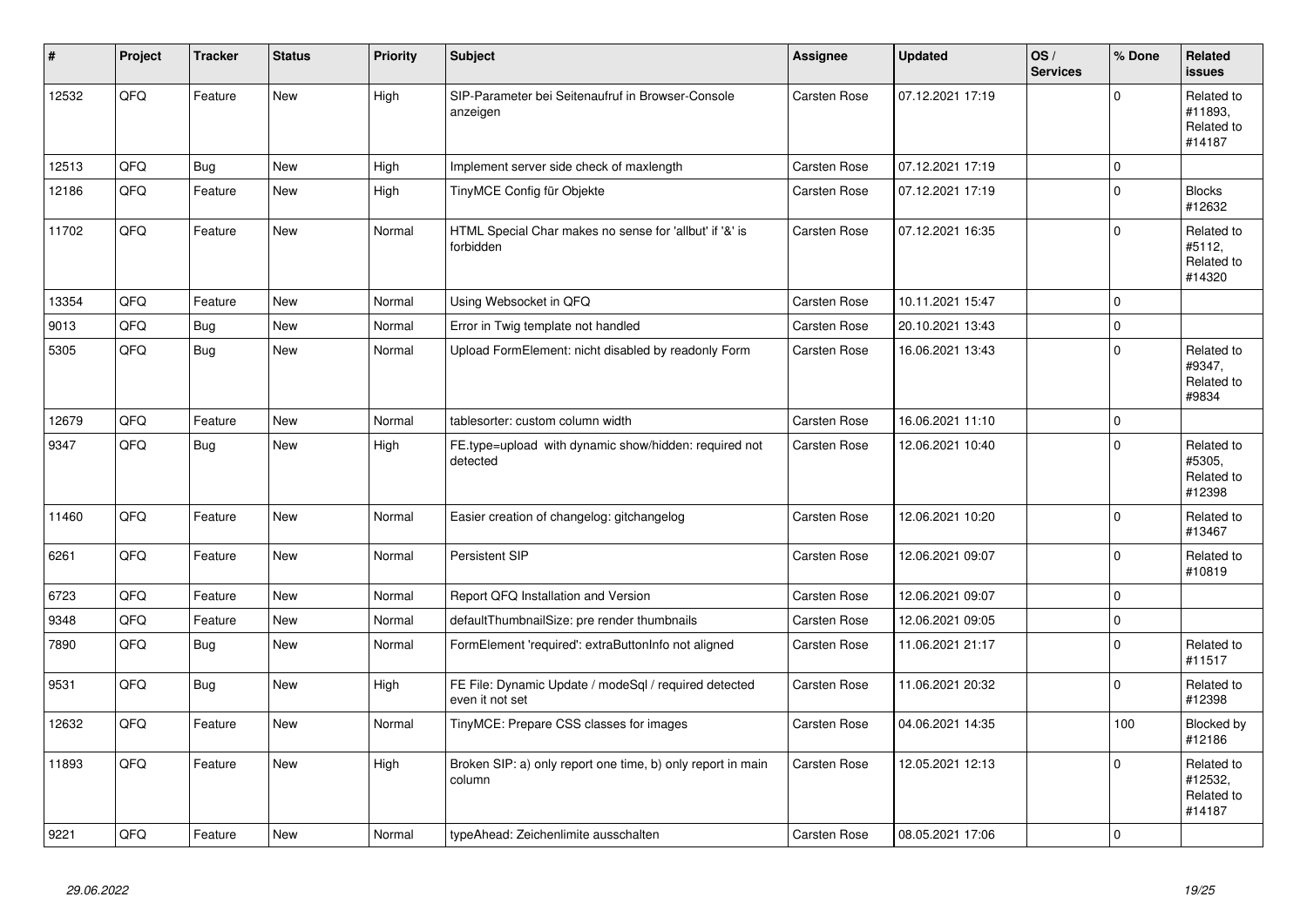| #     | Project | <b>Tracker</b> | <b>Status</b> | <b>Priority</b> | <b>Subject</b>                                                                                                 | <b>Assignee</b> | <b>Updated</b>   | OS/<br><b>Services</b> | % Done      | Related<br><b>issues</b>                            |
|-------|---------|----------------|---------------|-----------------|----------------------------------------------------------------------------------------------------------------|-----------------|------------------|------------------------|-------------|-----------------------------------------------------|
| 12412 | QFQ     | Feature        | New           | Normal          | Action/Escape qualifier 'e' (empty), '0': if given, an empty<br>string (or '0') will be treated as 'not found' | Carsten Rose    | 08.05.2021 09:40 |                        | $\Omega$    | Related to<br>#12413,<br>Related to<br>#10012       |
| 12465 | QFQ     | Feature        | <b>New</b>    | Normal          | QFQ Function: use in FE to fill StoreRecord                                                                    | Carsten Rose    | 05.05.2021 21:58 |                        | $\Omega$    |                                                     |
| 8962  | QFQ     | Feature        | New           | High            | allow for form fields with identical names                                                                     | Carsten Rose    | 03.05.2021 21:14 |                        | $\Omega$    |                                                     |
| 8668  | QFQ     | Bug            | New           | High            | Pill disabled: dyamic mode 'hidden' not respected - FE is still<br>required                                    | Carsten Rose    | 03.05.2021 21:14 |                        | $\Omega$    |                                                     |
| 8431  | QFQ     | Bug            | <b>New</b>    | High            | autocron.php with wrong path                                                                                   | Carsten Rose    | 03.05.2021 21:14 |                        | $\Omega$    |                                                     |
| 8083  | QFQ     | <b>Bug</b>     | New           | High            | FormEditor: primary table list does not respect<br>'indexDb={{indexData:Y}}'                                   | Carsten Rose    | 03.05.2021 21:14 |                        | $\Omega$    | Has<br>duplicate<br>#6678                           |
| 7899  | QFQ     | <b>Bug</b>     | <b>New</b>    | High            | Fe.type=password / retype / required: always complain<br>about missing value                                   | Carsten Rose    | 03.05.2021 21:14 |                        | $\Omega$    |                                                     |
| 7850  | QFQ     | Feature        | New           | High            | Upload records: non 'pathFileName' column                                                                      | Carsten Rose    | 03.05.2021 21:14 |                        | $\Omega$    |                                                     |
| 7650  | QFQ     | Bug            | <b>New</b>    | High            | Optional do not show 'required' sign on FormElement                                                            | Carsten Rose    | 03.05.2021 21:14 |                        | $\mathbf 0$ |                                                     |
| 5715  | QFQ     | Feature        | New           | High            | PDF Caching                                                                                                    | Carsten Rose    | 03.05.2021 21:14 |                        | $\Omega$    | Related to<br>#5851,<br>Related to<br>#6357         |
| 5459  | QFQ     | Bug            | New           | High            | Multi DB: spread system tables between 'QFQ' and<br>'Data'-DB                                                  | Carsten Rose    | 03.05.2021 21:14 |                        | $\Omega$    | Related to<br>#4720                                 |
| 5221  | QFQ     | Bug            | <b>New</b>    | High            | Download Dialog: Bleibt stehen in FF wenn Datei<br>automatisch gespeichert wird.                               | Carsten Rose    | 03.05.2021 21:14 |                        | $\Omega$    |                                                     |
| 3727  | QFQ     | Feature        | New           | High            | Security: Session Hijacking erschweren                                                                         | Carsten Rose    | 03.05.2021 21:14 |                        | $\Omega$    |                                                     |
| 12468 | QFQ     | Bug            | New           | Urgent          | Form: update Form.title after save                                                                             | Carsten Rose    | 03.05.2021 21:12 |                        | $\mathbf 0$ |                                                     |
| 10640 | QFQ     | Bug            | New           | High            | TypeAhead Tag: FE editierbar trotz readOnly                                                                    | Carsten Rose    | 03.05.2021 21:12 |                        | $\mathbf 0$ |                                                     |
| 10508 | QFQ     | Bug            | <b>New</b>    | High            | Multi Form broken on Multi DB Instance                                                                         | Carsten Rose    | 03.05.2021 21:12 |                        | $\mathbf 0$ |                                                     |
| 10506 | QFQ     | Bug            | New           | High            | Template Group broken on MultiDB instance                                                                      | Carsten Rose    | 03.05.2021 21:12 |                        | $\Omega$    | Related to<br>#10505                                |
| 10081 | QFQ     | Bug            | New           | High            | Stale record lock after 'forbidden' character                                                                  | Carsten Rose    | 03.05.2021 21:12 |                        | $\Omega$    | Related to<br>#10082,<br><b>Related to</b><br>#9789 |
| 12119 | QFQ     | Feature        | New           | Normal          | AS paged: error message missing if there ist no 'r' argument                                                   | Carsten Rose    | 03.05.2021 20:51 |                        | $\mathbf 0$ |                                                     |
| 12163 | QFQ     | Feature        | <b>New</b>    | Normal          | Checkbox: table wrap                                                                                           | Carsten Rose    | 03.05.2021 20:51 |                        | $\mathbf 0$ |                                                     |
| 11668 | QFQ     | <b>Bug</b>     | New           | Normal          | Play function.sql - problem with mysql                                                                         | Carsten Rose    | 03.05.2021 20:48 |                        | $\mathbf 0$ |                                                     |
| 11667 | QFQ     | Bug            | New           | Normal          | MySQL mariadb-server-10.3: Incorrect datetime value                                                            | Carsten Rose    | 03.05.2021 20:48 |                        | 0           |                                                     |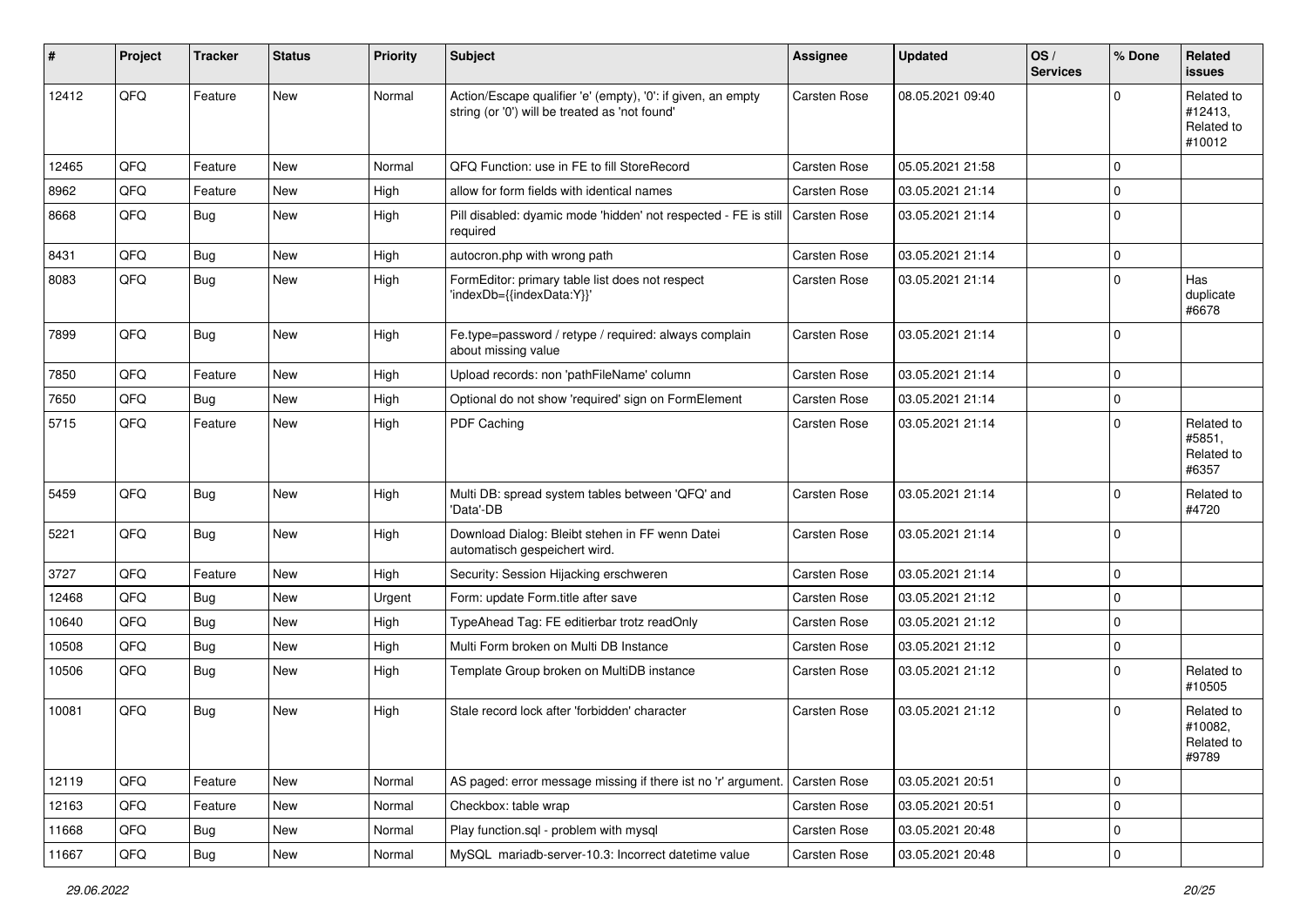| $\vert$ # | Project | <b>Tracker</b> | <b>Status</b> | <b>Priority</b> | <b>Subject</b>                                                                                             | Assignee                                               | <b>Updated</b>   | OS/<br><b>Services</b> | % Done      | Related<br><b>issues</b>                      |                      |
|-----------|---------|----------------|---------------|-----------------|------------------------------------------------------------------------------------------------------------|--------------------------------------------------------|------------------|------------------------|-------------|-----------------------------------------------|----------------------|
| 11955     | QFQ     | Feature        | <b>New</b>    | Normal          | subrecord: new title option to set <th> attributes - e.g. to<br/>customize tablesorter options.</th>       | attributes - e.g. to<br>customize tablesorter options. | Carsten Rose     | 03.05.2021 20:47       |             | $\Omega$                                      | Related to<br>#11775 |
| 11747     | QFQ     | Feature        | New           | Normal          | Maintenance Page with Redirect                                                                             | Carsten Rose                                           | 03.05.2021 20:47 |                        | $\mathbf 0$ | Related to<br>#11741                          |                      |
| 12480     | QFQ     | Feature        | <b>New</b>    | Normal          | If QFQ upgrade is running, block further request                                                           | Carsten Rose                                           | 03.05.2021 20:45 |                        | $\Omega$    |                                               |                      |
| 12477     | QFQ     | Feature        | <b>New</b>    | Normal          | Support for refactoring: Form, FormElement, diverse<br>Tabellen/Spalten, tt-content Records                | <b>Carsten Rose</b>                                    | 03.05.2021 20:45 |                        | $\Omega$    |                                               |                      |
| 12474     | QFQ     | Feature        | <b>New</b>    | Normal          | Check BaseConfigURL if it is given and the the last char is '/                                             | <b>Carsten Rose</b>                                    | 03.05.2021 20:45 |                        | $\Omega$    |                                               |                      |
| 12413     | QFQ     | Feature        | <b>New</b>    | Normal          | STORE_TYPO3: enhance for {{be_users.email:T}},<br>{{fe users.email:T}}                                     | Carsten Rose                                           | 03.05.2021 20:45 |                        | $\Omega$    | Related to<br>#12412,<br>Related to<br>#10012 |                      |
| 12400     | QFQ     | Feature        | <b>New</b>    | Normal          | Tutorial ist in QFQ Doku, Wird in der Suche gefunden, es<br>gibt aber kein Menupunkt - Inhalt ueberpruefen | <b>Carsten Rose</b>                                    | 03.05.2021 20:45 |                        | $\Omega$    |                                               |                      |
| 12269     | QFQ     | Feature        | <b>New</b>    | Normal          | 2FA - Login                                                                                                | Carsten Rose                                           | 03.05.2021 20:45 |                        | $\mathbf 0$ |                                               |                      |
| 12162     | QFQ     | Feature        | <b>New</b>    | Normal          | FE.type=sendmail: personalized mailing (several mails) via<br>template                                     | <b>Carsten Rose</b>                                    | 03.05.2021 20:45 |                        | $\Omega$    |                                               |                      |
| 12109     | QFQ     | Feature        | New           | Normal          | Donwload Link: Plain, SIP, Persistent Link, Peristent SIP -<br>new notation                                | <b>Carsten Rose</b>                                    | 03.05.2021 20:45 |                        | $\Omega$    | Related to<br>#12085                          |                      |
| 12330     | QFQ     | Feature        | <b>New</b>    | Normal          | Copy to input field / text area / TinyMCE                                                                  | Carsten Rose                                           | 07.04.2021 09:01 |                        | $\mathbf 0$ |                                               |                      |
| 10080     | QFQ     | Feature        | <b>New</b>    | Normal          | Popup on 'save' / 'close': configure dialog (answer<br>yes/no/cancle/)                                     | <b>Carsten Rose</b>                                    | 28.03.2021 20:52 |                        | $\Omega$    | Is duplicate<br>of #12262                     |                      |
| 12187     | QFQ     | Bug            | <b>New</b>    | Normal          | Trigger FormAsFile() via Report: probably problem with multi<br>DB setup                                   | <b>Carsten Rose</b>                                    | 20.03.2021 21:20 |                        | $\Omega$    |                                               |                      |
| 10714     | QFQ     | Feature        | <b>New</b>    | Normal          | multi Table Form                                                                                           | <b>Carsten Rose</b>                                    | 16.03.2021 18:44 |                        | $\Omega$    |                                               |                      |
| 8217      | QFQ     | Feature        | <b>New</b>    | Normal          | if-elseif-else construct                                                                                   | <b>Carsten Rose</b>                                    | 16.03.2021 18:41 |                        | $\Omega$    | Related to<br>#10716                          |                      |
| 11516     | QFQ     | Feature        | <b>New</b>    | Normal          | Multi Page Form (Previous/Next Buttons)                                                                    | Carsten Rose                                           | 16.03.2021 17:52 |                        | $\mathbf 0$ |                                               |                      |
| 12146     | QFQ     | Feature        | <b>New</b>    | Normal          | Autocron Job: Anzeigen wann der naechste Job ausgefuehrt<br>wird, resp das er nicht ausgefuehrt wird       | <b>Carsten Rose</b>                                    | 15.03.2021 15:23 |                        | $\Omega$    |                                               |                      |
| 12133     | QFQ     | Bug            | <b>New</b>    | Normal          | NPM, phpSpreadSheet aktualisieren                                                                          | Carsten Rose                                           | 15.03.2021 09:04 |                        | $\Omega$    |                                               |                      |
| 3864      | QFQ     | Feature        | <b>New</b>    | Normal          | Encrypt / decrypt field                                                                                    | Carsten Rose                                           | 08.03.2021 18:08 |                        | $\mathbf 0$ |                                               |                      |
| 8187      | QFQ     | Feature        | New           | Normal          | Subrecord: enable/hide new button - make new/edit/delete<br>customizeable.                                 | Carsten Rose                                           | 06.03.2021 18:44 |                        | $\Omega$    | Related to<br>#11326                          |                      |
| 12045     | QFQ     | <b>Bug</b>     | <b>New</b>    | Normal          | templateGroup afterSave FE: Aufruf ohne<br>sglHonorFormElements funktioniert nicht                         | <b>Carsten Rose</b>                                    | 18.02.2021 16:33 |                        | $\Omega$    |                                               |                      |
| 12040     | QFQ     | Bug            | <b>New</b>    | Normal          | FE Mode 'hidden' für zwei FEs auf einer Zeile                                                              | <b>Carsten Rose</b>                                    | 18.02.2021 10:13 |                        | $\Omega$    |                                               |                      |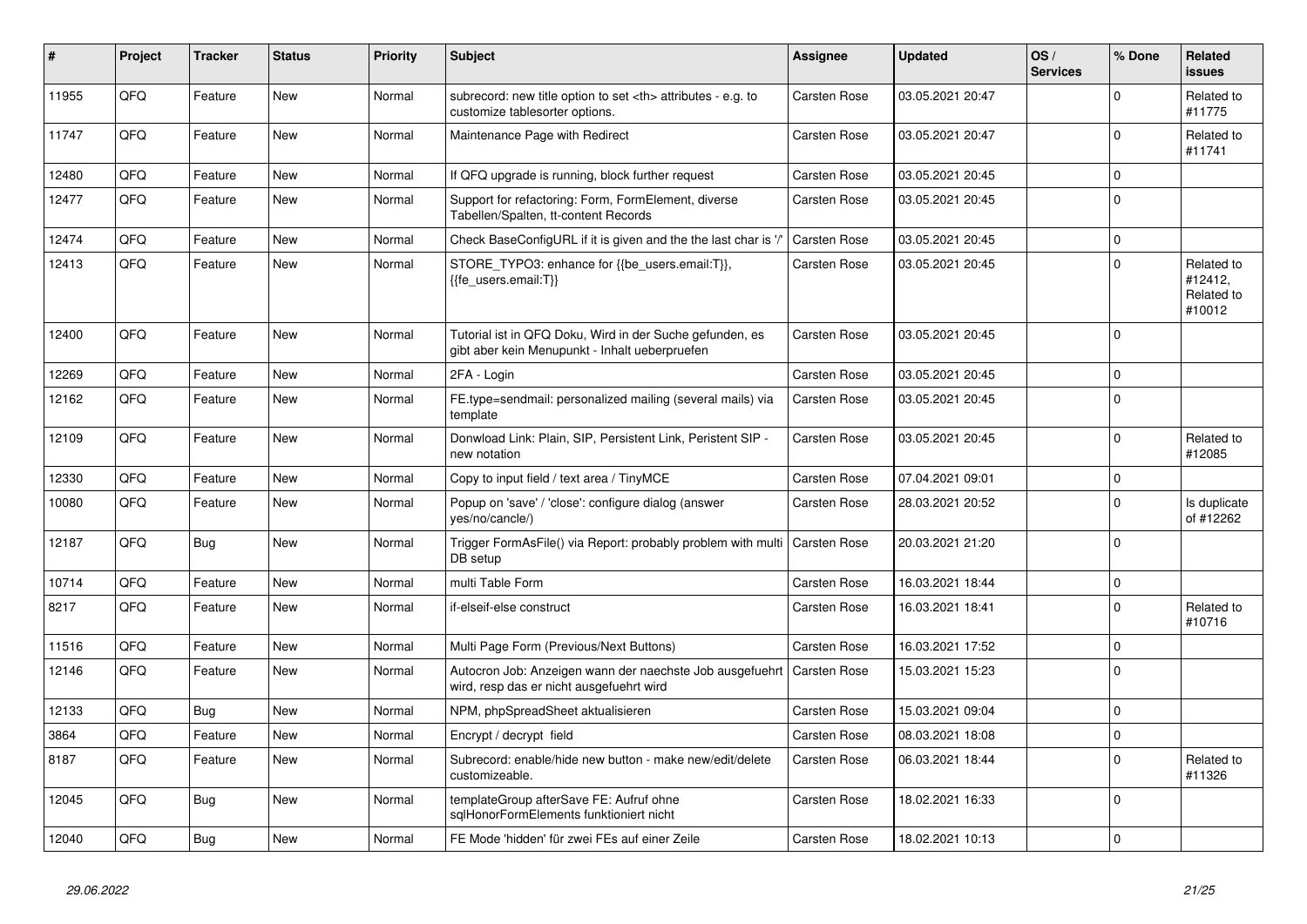| ∦     | Project | <b>Tracker</b> | <b>Status</b> | <b>Priority</b> | <b>Subject</b>                                                                                     | Assignee            | <b>Updated</b>   | OS/<br><b>Services</b> | % Done      | Related<br><b>issues</b>                                             |
|-------|---------|----------------|---------------|-----------------|----------------------------------------------------------------------------------------------------|---------------------|------------------|------------------------|-------------|----------------------------------------------------------------------|
| 12024 | QFQ     | Feature        | <b>New</b>    | Normal          | Excel Export: text columns by default decode<br>htmlspeciachar()                                   | Carsten Rose        | 17.02.2021 23:55 |                        | $\Omega$    | Related to<br>#12022                                                 |
| 12023 | QFQ     | Feature        | <b>New</b>    | Normal          | MySQL Stored Precdure: QDECODESPECIALCHAR()                                                        | Carsten Rose        | 16.02.2021 11:16 |                        | $\Omega$    | Related to<br>#12022                                                 |
| 11775 | QFQ     | Feature        | <b>New</b>    | Normal          | Subrecord Tooltip pro Feld                                                                         | Carsten Rose        | 18.12.2020 15:22 |                        | $\Omega$    | Related to<br>#11955                                                 |
| 11752 | QFQ     | Bug            | <b>New</b>    | Normal          | checkbox renders multiple input elements with same name                                            | Carsten Rose        | 17.12.2020 14:58 |                        | $\Omega$    | Related to<br>#11750                                                 |
| 11695 | QFQ     | Bug            | <b>New</b>    | Normal          | MultiForm required FE Error                                                                        | <b>Carsten Rose</b> | 04.12.2020 13:34 |                        | $\Omega$    |                                                                      |
| 11523 | QFQ     | Feature        | New           | Normal          | Mit dynamic Update erkennen, ob Upload gemacht wurde                                               | Carsten Rose        | 13.11.2020 15:07 |                        | $\Omega$    | Related to<br>#9533                                                  |
| 10937 | QFQ     | Bug            | <b>New</b>    | Normal          | Fehler mit abhängigen Select- Feldern beim Positionieren                                           | Carsten Rose        | 12.11.2020 23:45 |                        | $\mathbf 0$ |                                                                      |
| 10704 | QFQ     | Bug            | New           | Normal          | wkhtml problem rendering fullCalendar.js / fabric.js >><br>successor: puppeteer                    | <b>Carsten Rose</b> | 12.11.2020 23:45 |                        | $\Omega$    | Related to<br>#5024,<br>Related to<br>#4650,<br>Related to<br>#10715 |
| 10588 | QFQ     | Bug            | <b>New</b>    | Normal          | typeahed Tag: Doku anpassen                                                                        | Carsten Rose        | 12.11.2020 23:45 |                        | $\Omega$    |                                                                      |
| 11504 | QFQ     | Feature        | <b>New</b>    | Normal          | Dynamic Update: Button text update for 'Save',' Close' &<br>'Delete'                               | Carsten Rose        | 12.11.2020 23:44 |                        | $\Omega$    |                                                                      |
| 11239 | QFQ     | Bug            | <b>New</b>    | Normal          | Radiobutton (plain): horizontales Rendern abhängig vom<br>Datentyp in der Datenbank                | Carsten Rose        | 30.09.2020 18:37 |                        | $\Omega$    |                                                                      |
| 11080 | QFQ     | Feature        | New           | Normal          | Send MQTT messages                                                                                 | Carsten Rose        | 29.08.2020 19:49 |                        | $\Omega$    |                                                                      |
| 10996 | QFQ     | Feature        | New           | Normal          | Download video via sip: no seek                                                                    | Carsten Rose        | 12.08.2020 14:18 |                        | $\mathbf 0$ |                                                                      |
| 10976 | QFQ     | Feature        | <b>New</b>    | Normal          | Excel Export Verbesserungen                                                                        | <b>Carsten Rose</b> | 06.08.2020 10:56 |                        | $\Omega$    |                                                                      |
| 10819 | QFQ     | Feature        | <b>New</b>    | Normal          | Persistent SIP - second try                                                                        | Carsten Rose        | 29.06.2020 23:02 |                        | $\Omega$    | Related to<br>#6261                                                  |
| 3432  | QFQ     | Feature        | New           | Normal          | subrecord: dynamicUpdate                                                                           | <b>Carsten Rose</b> | 11.06.2020 21:10 |                        | $\Omega$    | Related to<br>#5691                                                  |
| 10658 | QFQ     | Bug            | <b>New</b>    | Normal          | processReadOnly broken                                                                             | Carsten Rose        | 27.05.2020 17:55 |                        | $\Omega$    |                                                                      |
| 5345  | QFQ     | Feature        | <b>New</b>    | Normal          | Report: UPDATE / INSERT / DELETE statements should<br>trigger subqueries, depending on the result. | <b>Carsten Rose</b> | 27.05.2020 16:11 |                        | $\Omega$    |                                                                      |
| 10593 | QFQ     | Feature        | New           | Normal          | label2: text behind input element                                                                  | <b>Carsten Rose</b> | 16.05.2020 10:57 |                        | $\mathbf 0$ |                                                                      |
| 5559  | QFQ     | <b>Bug</b>     | <b>New</b>    | Normal          | FE.type = Upload: 'accept' might contain variables                                                 | Carsten Rose        | 11.05.2020 21:23 |                        | $\Omega$    |                                                                      |
| 10322 | QFQ     | Bug            | New           | Normal          | FormElement / Radio: missing column 'enum' >> FE not<br>reported                                   | Carsten Rose        | 07.05.2020 09:37 |                        | $\Omega$    |                                                                      |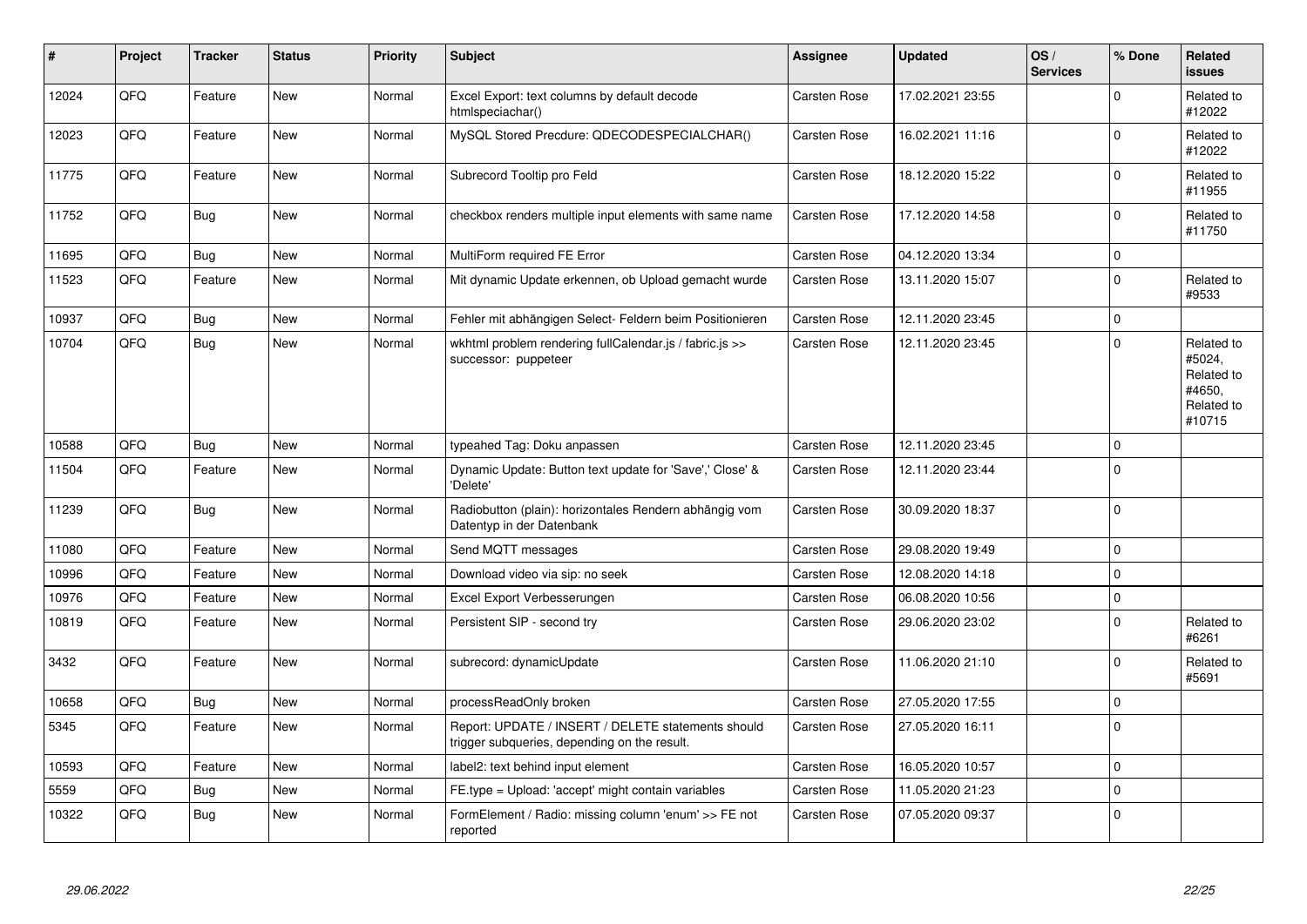| #     | Project | <b>Tracker</b> | <b>Status</b> | <b>Priority</b> | Subject                                                                                  | <b>Assignee</b>     | <b>Updated</b>   | OS/<br><b>Services</b> | % Done      | Related<br>issues                                                    |
|-------|---------|----------------|---------------|-----------------|------------------------------------------------------------------------------------------|---------------------|------------------|------------------------|-------------|----------------------------------------------------------------------|
| 10119 | QFQ     | Feature        | <b>New</b>    | Normal          | Dropdown (selectlist) & TypeAhead: format and catagorize<br>list                         | Carsten Rose        | 07.05.2020 09:36 |                        | $\Omega$    |                                                                      |
| 10082 | QFQ     | <b>Bug</b>     | New           | Normal          | FE.type=SELECT - 'sanatize' Class                                                        | <b>Carsten Rose</b> | 07.05.2020 09:36 |                        | $\Omega$    | Related to<br>#10081                                                 |
| 4050  | QFQ     | Feature        | <b>New</b>    | Normal          | sql.log: 1) FormElement ID which causes a specific action,<br>2) Result in the same row. | <b>Carsten Rose</b> | 15.04.2020 11:35 |                        | $\Omega$    | Related to<br>#5458                                                  |
| 10115 | QFQ     | Feature        | New           | Normal          | TypeAhead: static list                                                                   | <b>Carsten Rose</b> | 26.02.2020 16:42 |                        | 100         |                                                                      |
| 9811  | QFQ     | Feature        | New           | Normal          | Report: tag every n'th row                                                               | <b>Carsten Rose</b> | 01.02.2020 23:22 |                        | $\Omega$    |                                                                      |
| 9783  | QFQ     | Bug            | <b>New</b>    | Normal          | Email with special characters                                                            | <b>Carsten Rose</b> | 01.02.2020 23:22 |                        | 0           |                                                                      |
| 9781  | QFQ     | Feature        | New           | Normal          | Button: CSS class to make buttons smaller                                                | <b>Carsten Rose</b> | 01.02.2020 23:22 |                        | 0           |                                                                      |
| 9707  | QFQ     | Feature        | New           | Normal          | SIP security: encode pageId and check pageId on decode                                   | Carsten Rose        | 01.02.2020 23:22 |                        | $\mathbf 0$ |                                                                      |
| 9706  | QFQ     | Feature        | <b>New</b>    | Normal          | Multi File Upload (hidden template group)                                                | <b>Carsten Rose</b> | 01.02.2020 23:22 |                        | $\Omega$    | Related to<br>#7521,<br>Related to<br>#5562,<br>Related to<br>#13330 |
| 9537  | QFQ     | Feature        | New           | Normal          | FormEditor: Edit fieldset in FrontEnd                                                    | <b>Carsten Rose</b> | 01.02.2020 23:22 |                        | 0           |                                                                      |
| 9533  | QFQ     | Bug            | New           | Normal          | FE.type=upload: Check in 'beforeSave' if upload is given                                 | Carsten Rose        | 01.02.2020 23:22 |                        | $\Omega$    | Related to<br>#11523                                                 |
| 9352  | QFQ     | Feature        | New           | Normal          | FE 'Native' fire slaveld, sqlAfter, sqlIns                                               | <b>Carsten Rose</b> | 01.02.2020 23:22 |                        | $\Omega$    |                                                                      |
| 9317  | QFQ     | <b>Bug</b>     | New           | Normal          | FE.type=note: with dynamic show/hidden an empty label<br>causes trouble                  | <b>Carsten Rose</b> | 01.02.2020 23:22 |                        | 0           |                                                                      |
| 9275  | QFQ     | Bug            | New           | Normal          | autcron: t3 page, which takes to long to respond, is not<br>reported properly            | <b>Carsten Rose</b> | 01.02.2020 23:22 |                        | 100         |                                                                      |
| 9208  | QFQ     | Feature        | New           | Normal          | Manage 'recent' records                                                                  | <b>Carsten Rose</b> | 01.02.2020 23:22 |                        | $\mathbf 0$ |                                                                      |
| 9177  | QFQ     | Bug            | <b>New</b>    | Normal          | Bug? QFQ tries to save an action FE, which has real<br>existing column name              | Carsten Rose        | 01.02.2020 23:22 |                        | $\Omega$    |                                                                      |
| 9136  | QFQ     | Feature        | New           | Normal          | Create ZIP files with dynamic PDFs                                                       | <b>Carsten Rose</b> | 01.02.2020 23:22 |                        | $\mathbf 0$ |                                                                      |
| 9129  | QFQ     | Feature        | New           | Normal          | sqlValidate: Message as notification, not as error                                       | <b>Carsten Rose</b> | 01.02.2020 23:22 |                        | $\Omega$    | Related to<br>#9128                                                  |
| 9128  | QFQ     | Feature        | New           | Normal          | Error Message: not replaced variables- a) replace back to<br>'{{', b) underline          | <b>Carsten Rose</b> | 01.02.2020 23:22 |                        | 0           | Related to<br>#9129                                                  |
| 9127  | QFQ     | Bug            | New           | Normal          | Error Message: change 'roll over' color - text not readable                              | <b>Carsten Rose</b> | 01.02.2020 23:22 |                        | $\mathbf 0$ |                                                                      |
| 9077  | QFQ     | <b>Bug</b>     | New           | Normal          | typeAheadSql: report broken SQL                                                          | Carsten Rose        | 01.02.2020 23:22 |                        | 0           |                                                                      |
| 8975  | QFQ     | Feature        | New           | Normal          | Report Notation: 2.0                                                                     | Carsten Rose        | 01.02.2020 23:22 |                        | $\Omega$    | Related to<br>#8963                                                  |
| 8806  | QFG     | Feature        | New           | Normal          | SQL Function nl2br                                                                       | Carsten Rose        | 01.02.2020 23:22 |                        | 0           |                                                                      |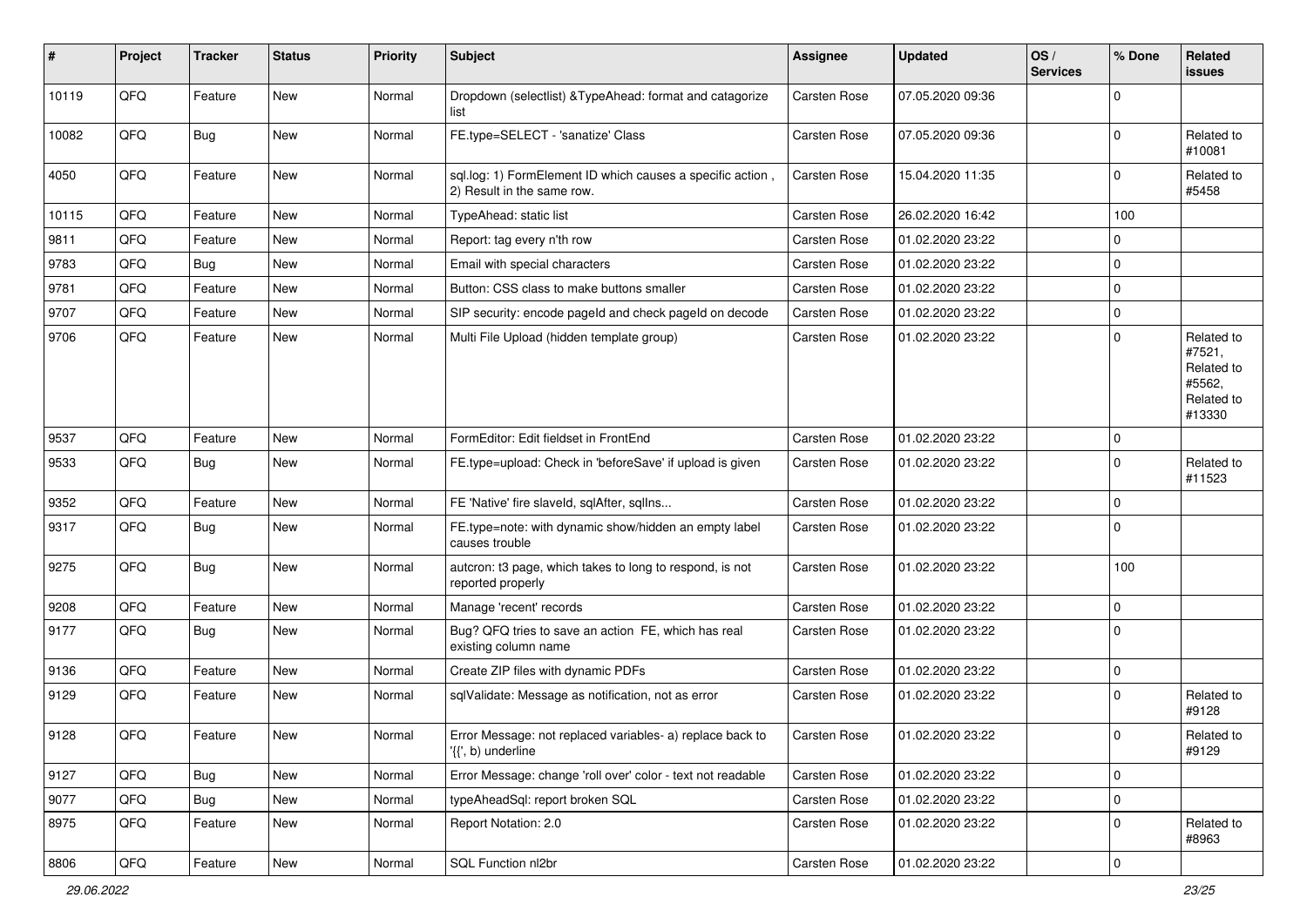| ∦    | Project | <b>Tracker</b> | <b>Status</b> | <b>Priority</b> | <b>Subject</b>                                                                                         | <b>Assignee</b>     | <b>Updated</b>   | OS/<br><b>Services</b> | % Done      | Related<br>issues         |
|------|---------|----------------|---------------|-----------------|--------------------------------------------------------------------------------------------------------|---------------------|------------------|------------------------|-------------|---------------------------|
| 8719 | QFQ     | Feature        | <b>New</b>    | Normal          | extraButtonLock: add support for 0/1                                                                   | Carsten Rose        | 01.02.2020 23:22 |                        | $\Omega$    |                           |
| 8336 | QFQ     | Feature        | <b>New</b>    | Normal          | Form > modified > Close New: a) Optional disable popup, b)<br>custom text, c) mode on save: close stay | <b>Carsten Rose</b> | 01.02.2020 23:22 |                        | $\Omega$    | Related to<br>#8335       |
| 8089 | QFQ     | Feature        | <b>New</b>    | Normal          | Copy/Paste for FormElements                                                                            | Carsten Rose        | 01.02.2020 23:22 |                        | 0           |                           |
| 8049 | QFQ     | Bug            | <b>New</b>    | Normal          | FE.type=note, column 'value': text moves some pixel to top<br>after save                               | <b>Carsten Rose</b> | 01.02.2020 23:22 |                        | $\Omega$    |                           |
| 7924 | QFQ     | Feature        | New           | Normal          | Radio/Checkbox with Tooltip                                                                            | <b>Carsten Rose</b> | 01.02.2020 23:22 |                        | 0           |                           |
| 7812 | QFQ     | Feature        | New           | Normal          | FE 'Subrecord' - new option 'subrecordShowFilter',<br>'subrecordPaging'                                | <b>Carsten Rose</b> | 01.02.2020 23:22 |                        | $\Omega$    |                           |
| 7795 | QFQ     | Bug            | New           | Normal          | Readonly Form: Typeahead-Felder                                                                        | <b>Carsten Rose</b> | 01.02.2020 23:22 |                        | 0           |                           |
| 7685 | QFQ     | Bug            | New           | Normal          | Open FormElement from QFQ error message and save<br>modified record: error about missing {{formId:F}}  | <b>Carsten Rose</b> | 01.02.2020 23:22 |                        | $\Omega$    |                           |
| 7547 | QFQ     | Bug            | <b>New</b>    | Normal          | Error Message in afterSave: wrong parameter column<br>reported                                         | <b>Carsten Rose</b> | 01.02.2020 23:22 |                        | $\Omega$    |                           |
| 7524 | QFQ     | Bug            | <b>New</b>    | Normal          | QFQ throws a 'General Error' if 'fileadmin/protected/log/' is<br>not writeable                         | <b>Carsten Rose</b> | 01.02.2020 23:22 |                        | 0           |                           |
| 7520 | QFQ     | Feature        | New           | Normal          | QR Code:  AS _qr ( AS _link)                                                                           | <b>Carsten Rose</b> | 01.02.2020 23:22 |                        | 0           |                           |
| 7519 | QFQ     | Feature        | New           | Normal          | Select: Multi                                                                                          | <b>Carsten Rose</b> | 01.02.2020 23:22 |                        | 0           |                           |
| 7513 | QFQ     | Bug            | New           | Normal          | Radios not correct aligned                                                                             | <b>Carsten Rose</b> | 01.02.2020 23:22 |                        | $\Omega$    |                           |
| 7512 | QFQ     | <b>Bug</b>     | <b>New</b>    | Normal          | FE: inputType=number >> 'pattern' is not respected                                                     | Carsten Rose        | 01.02.2020 23:22 |                        | $\Omega$    |                           |
| 7109 | QFQ     | Feature        | <b>New</b>    | Normal          | Dynamic Updates: row/element hide                                                                      | <b>Carsten Rose</b> | 01.02.2020 23:22 |                        | $\Omega$    | Has<br>duplicate<br>#4081 |
| 7002 | QFQ     | Bug            | <b>New</b>    | Normal          | Dynamic Update: row does not disappear / appear                                                        | <b>Carsten Rose</b> | 01.02.2020 23:22 |                        | $\Omega$    |                           |
| 4082 | QFQ     | Feature        | New           | Normal          | Dynamic Update: modeSql - useful default                                                               | Carsten Rose        | 01.02.2020 23:22 |                        | $\Omega$    |                           |
| 9602 | QFQ     | Feature        | New           | Normal          | Form definition as JSON                                                                                | <b>Carsten Rose</b> | 01.02.2020 23:21 |                        | $\Omega$    | Related to<br>#9600       |
| 7683 | QFQ     | Feature        | <b>New</b>    | Normal          | Special column names in '{{ SELECT  AS _link }}' should<br>be detected                                 | <b>Carsten Rose</b> | 01.02.2020 23:21 |                        | 0           |                           |
| 7681 | QFQ     | Feature        | New           | Normal          | Optional switch off 'check for modified record'                                                        | <b>Carsten Rose</b> | 01.02.2020 23:21 |                        | $\mathbf 0$ |                           |
| 7574 | QFQ     | Bug            | New           | Normal          | Substitute error: form element not reported / dont parse<br>Form.note                                  | Carsten Rose        | 01.02.2020 23:21 |                        | $\Omega$    |                           |
| 7521 | QFQ     | Feature        | New           | Normal          | TemplateGroup: fe.type=upload                                                                          | Carsten Rose        | 01.02.2020 23:21 |                        | $\mathbf 0$ | Related to<br>#9706       |
| 7481 | QFQ     | Feature        | New           | Normal          | Detect 'BaseUrl' automatically                                                                         | Carsten Rose        | 01.02.2020 23:21 |                        | 0           |                           |
| 7342 | QFQ     | Feature        | New           | Normal          | add content = hide_this                                                                                | Carsten Rose        | 01.02.2020 23:21 |                        | 0           |                           |
| 7280 | QFQ     | Feature        | New           | Normal          | recently used table                                                                                    | Carsten Rose        | 01.02.2020 23:21 |                        | $\mathbf 0$ |                           |